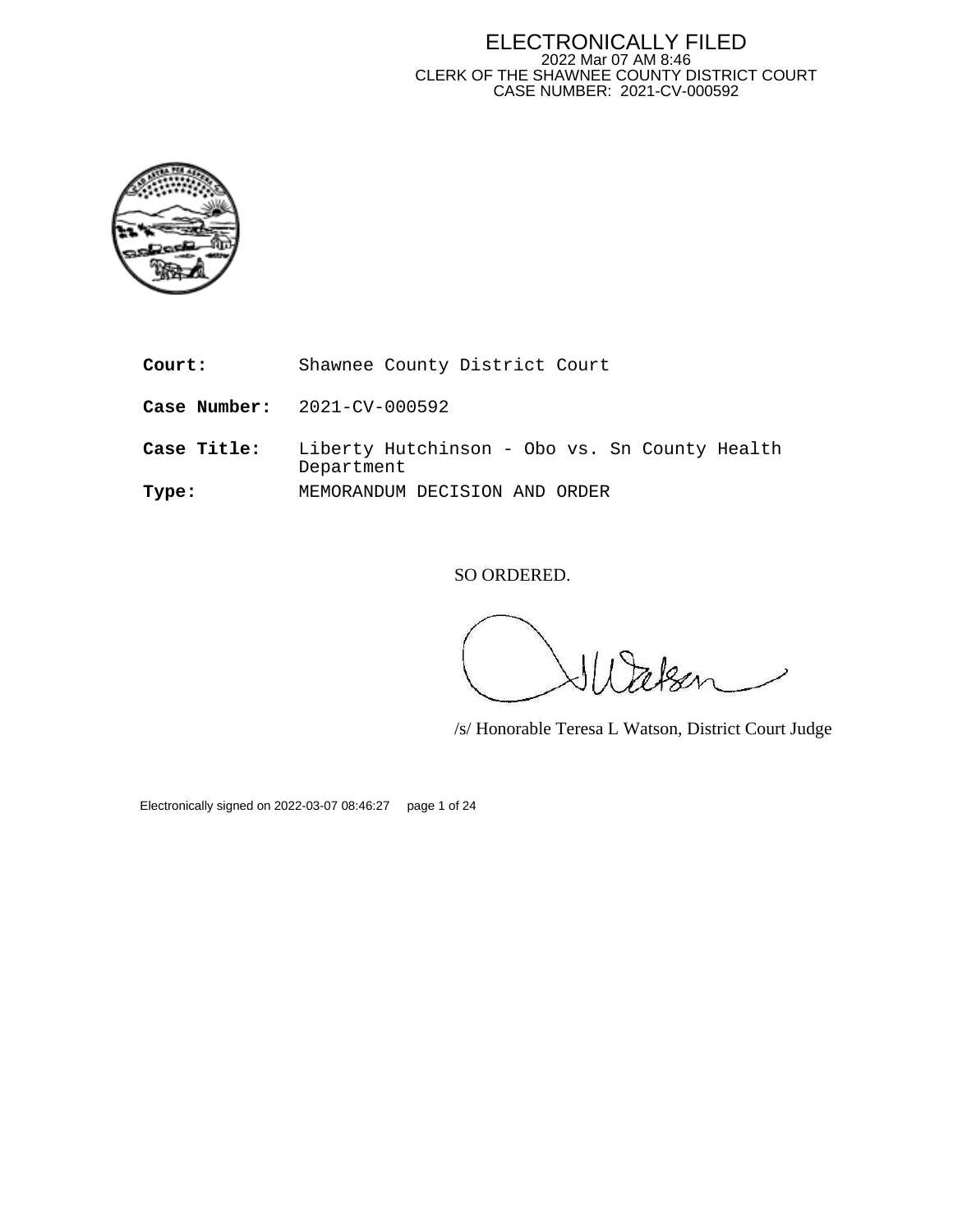# **IN THE DISTRICT COURT OF SHAWNEE COUNTY, KANSAS DIVISION THREE**

LIBERTY HUTCHINSON, et al.,

Petitioner

2021-CV-592

### SHAWNEE COUNTY HEALTH DEPARTMENT,

Respondent

### **MEMORANDUM DECISION AND ORDER**

This case involves a challenge to a quarantine order issued to a student in Unified School District 345 (Seaman), in Shawnee County, Kansas. Petitioner Liberty Hutchinson seeks review of the quarantine order on behalf of her minor child, L.H., pursuant to K.S.A. 65-129c(d).

# **PROCEDURAL HISTORY.**

Hutchinson filed her petition on November 15, 2021, and initially named two respondents – USD 345 and the Shawnee County Health Department. Hutchinson made clear in her petition that she sought to appeal a quarantine order under K.S.A. 65-129c. On November 16, 2021, the court appointed an attorney to represent Hutchinson in the quarantine appeal as required by K.S.A. 65-129c(d)(10). The hearing date was scheduled by agreement of the parties for November 30, 2021. The court granted Hutchinson's motion to dismiss USD 345 from the case without prejudice.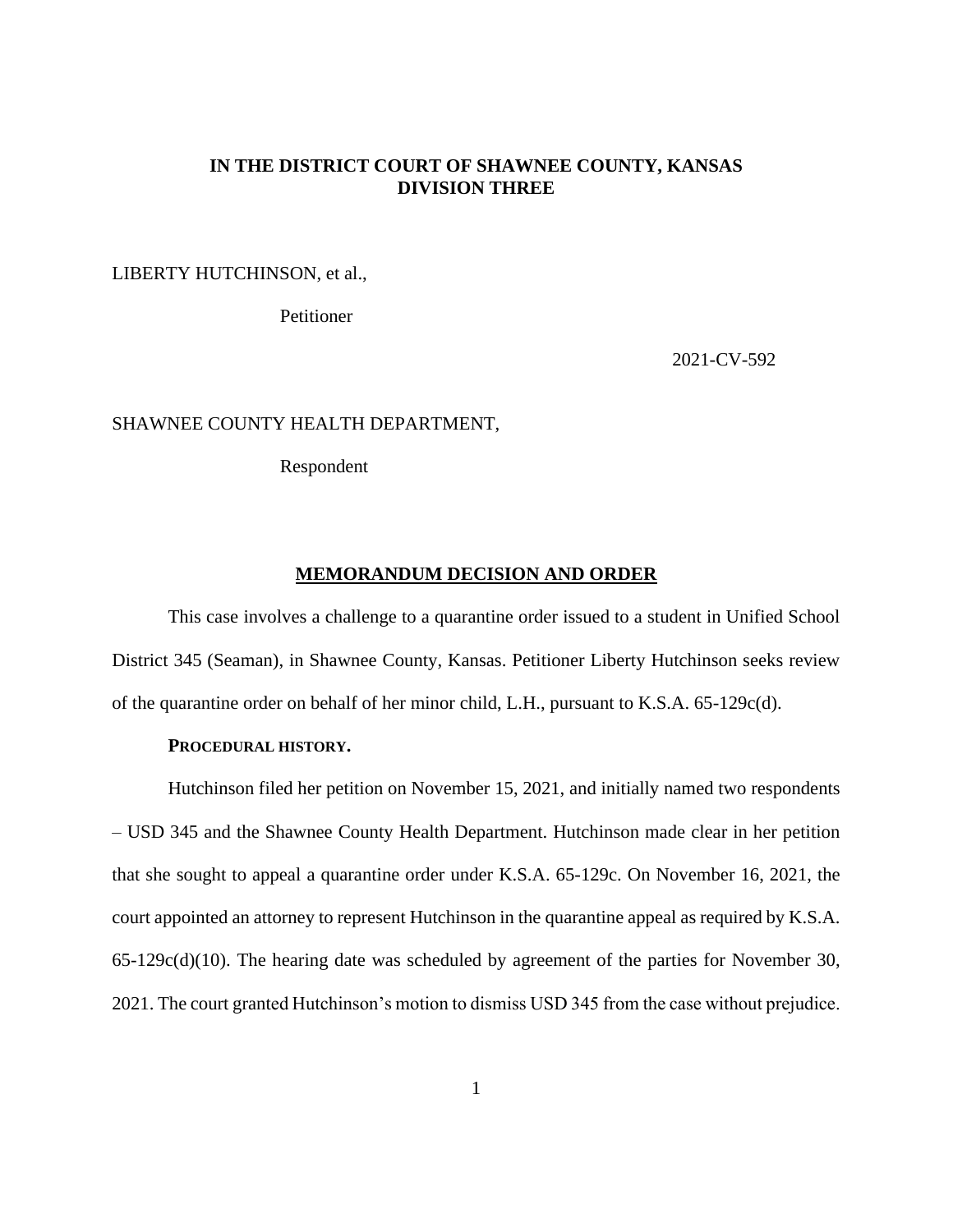After presentation of evidence at the hearing, the court took the matter under advisement. The court granted the parties' requests to submit briefs prior to its decision.

#### **FINDINGS OF FACT**

## **SHAWNEE COUNTY HEALTH OFFICER.**

Dr. Erin Locke is the Shawnee County Health Officer. She was appointed by the Shawnee County Board of County Commissioners in February 2021. She has a medical degree and a master's degree in public health, is board certified in family medicine, and is licensed to practice medicine in the state of Kansas.

Dr. Locke testified that COVID-19 is the disease caused by the novel virus SARS-CoV-2. It is considered novel because it has not been observed in humans before. She said this means humans do not have historical immunity to the virus, and as a result, it has spread rapidly across the globe. The SARS-CoV-2 virus has an incubation period of 14 days, and those infected are contagious two days before symptoms appear. During the incubation period, the virus can be present but not rise to the level of producing noticeable symptoms.

Dr. Locke testified that certain measures are taken to slow the spread of the virus, including vaccination, wearing masks, physical distancing, hand washing and general disinfection, improving ventilation, and imposing isolation for those infected and quarantines for those exposed to the virus. These measures are part of the guidance given to local health departments by the Kansas Department of Health and Environment ("KDHE") for controlling the spread of the virus. Dr. Locke said isolation is a ten-day period of separation for those who have tested positive for COVID-19. Quarantine is a 14-day period of separation for those who have been exposed to the virus. The isolation and quarantine timelines come from the Centers for Disease Control ("CDC")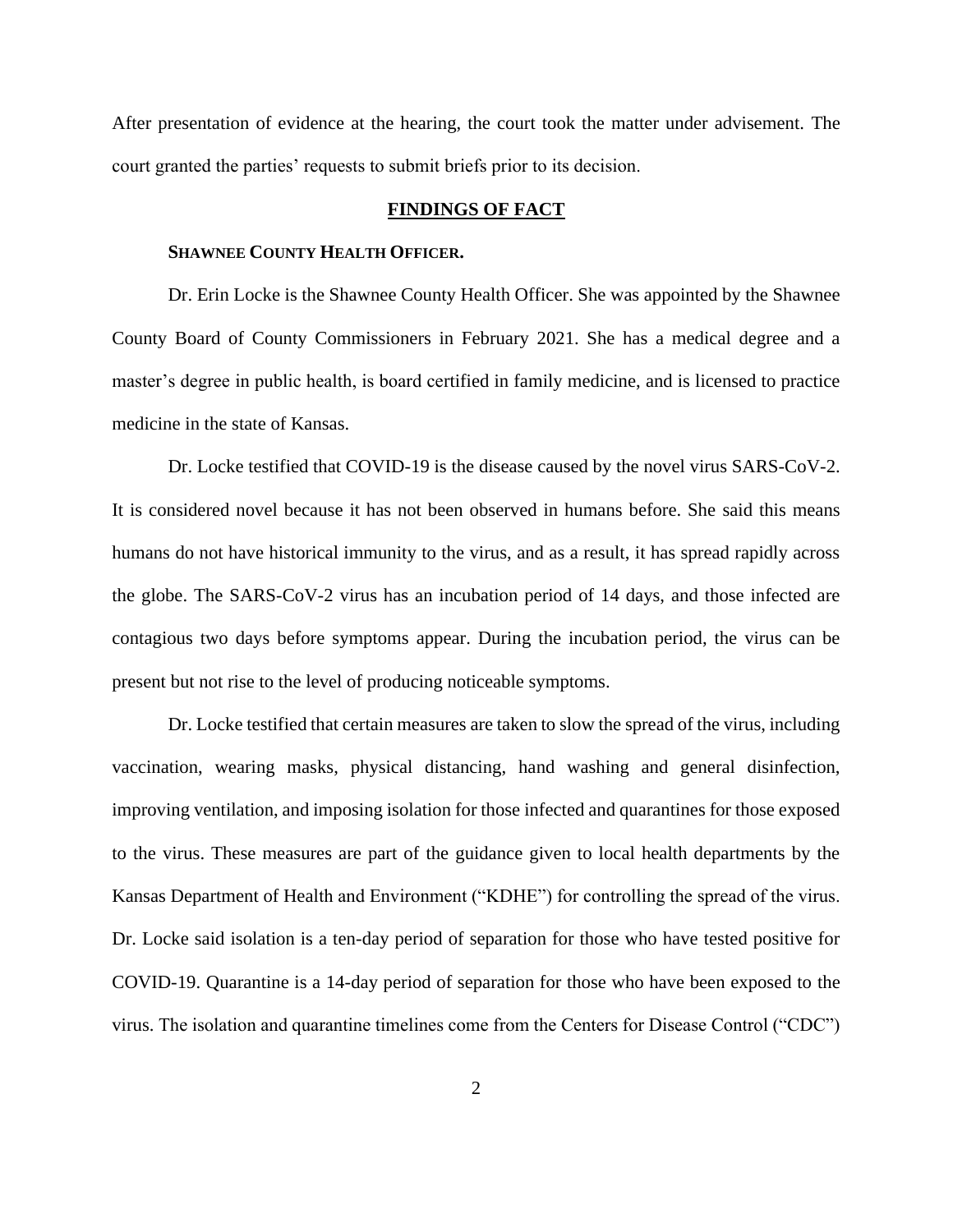at the federal level, down to KDHE, and then are passed on to local health departments. The court takes judicial notice that CDC guidelines regarding isolation and quarantine have changed since the hearing in this matter, but the details of such changes are not relevant to the analysis here.

### **GUIDELINES FOR SHAWNEE COUNTY SCHOOLS.**

Dr. Locke testified that the Shawnee County Health Department provided a set of COVID-19 guidelines to Shawnee County K-12 schools prior to the beginning of the 2021-22 school year. There are six public school districts in Shawnee County, including USD 345, with 65 different schools. There are 10 additional private schools. Altogether there are 30,000 school children and 6,500 school staff members in Shawnee County. The K-12 guidelines state that they are "recommendations" that contain "the key COVID-19 control measures that should be considered by school leaders as they continue the 2021-22 school year."

The guidelines were developed based on a review of other federal government, state government, and private entity guidelines, and vetted through the Shawnee County Public Health Technical Advisory Board. The Advisory Board was created by the Board of County Commissioners to assist the Shawnee County Health Officer, and it included a local physician and representatives of two hospitals and a mental health and substance abuse treatment center.

Dr. Locke testified that the guidelines were updated in October 2021. These updated guidelines were admitted into evidence and are labeled as the Fall 2021 Update. Dr. Locke said that the guidelines were updated because "the situation is ever-evolving," as is the guidance from KDHE, and a new variant of COVID-19 had appeared since the guidelines were first adopted.

Dr. Locke said the Shawnee County Health Department has an employee, Marla Wurtz, who acts as a liaison to local schools. There is a meeting every other week involving the Shawnee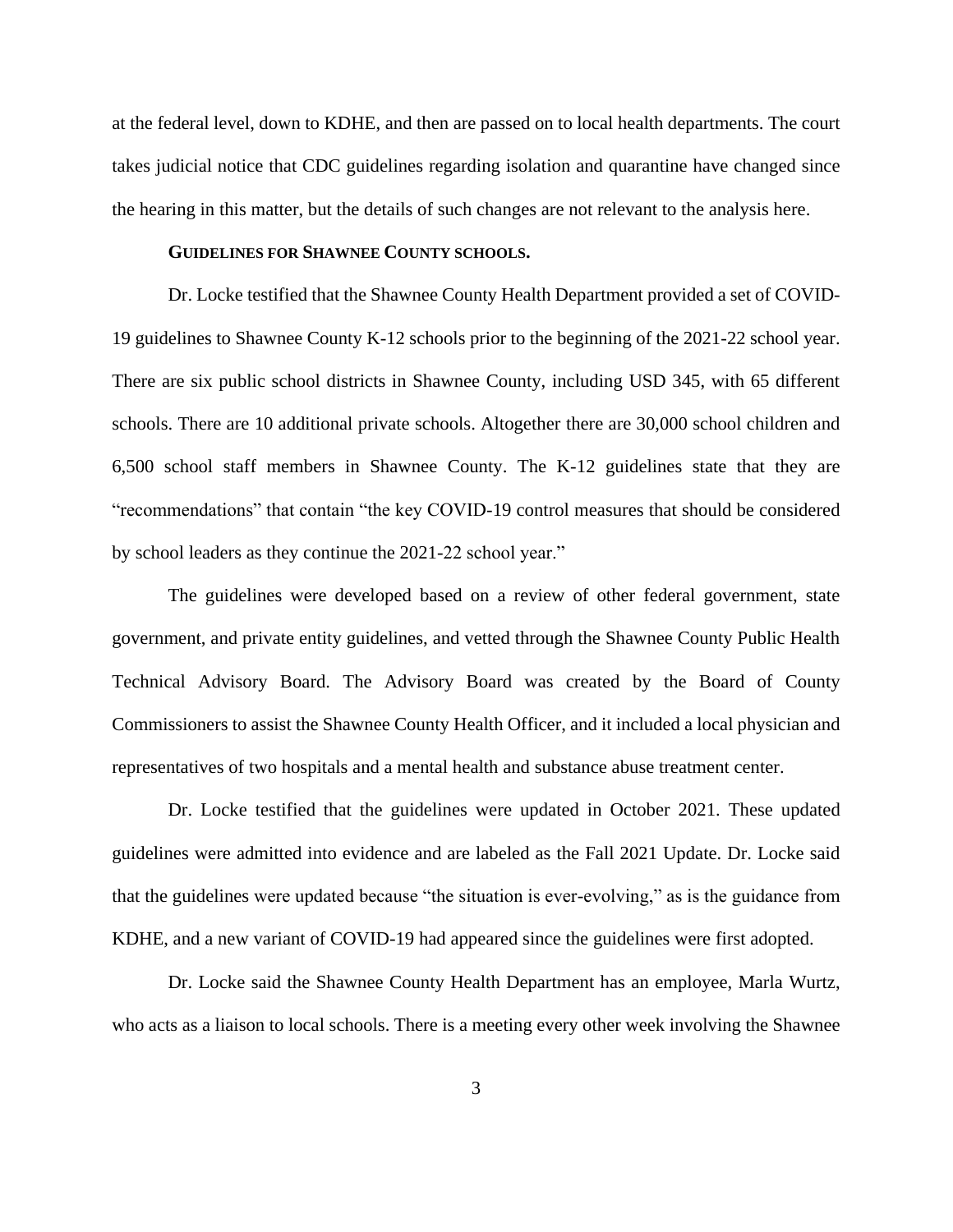County Health Department and local school officials to share information on spread of the virus in the community and discuss how to implement the K-12 guidelines in the schools. The liaison is available to schools at any time to answer questions or discuss how to apply the guidelines to specific scenarios in the school setting.

The Fall 2021 Update to the K-12 guidelines for quarantine are as follows. Under the guidelines, a close contact with someone who has a laboratory confirmed case of COVID-19 means, among other things, being within six feet of that person for ten minutes or more (cumulative) over a 24-hour period or in direct contact with the "infectious secretions" of the person. The Fall 2021 Update adopted a shortened 10-day quarantine period if the person remains without symptoms. In the alternative, the quarantined person may return to school on Day 8 with a negative PCR test taken on or after Day 6. There are several exemptions from the quarantine requirements, but the person with the exemption must wear a mask indoors and test for COVID during the quarantine period. The exemptions apply where the person exposed is fully vaccinated or has tested positive for COVID-19 in the past six months, the close contact occurred outdoors, or where both parties were wearing masks during close contact. If no exemptions apply, an exposed student is offered the Test to Learn, Test to Play option if available. This is a program where the student comes to school but must take a COVID test each morning, and with a negative test the student is allowed to stay at school if the student wears a mask.

Dr. Locke testified that when the school becomes aware of a positive COVID test, the school conducts the contact tracing to determine the existence of close contacts. The school reports to the Shawnee County Health Department the identity of those who test positive for COVID as well as that person's close contacts.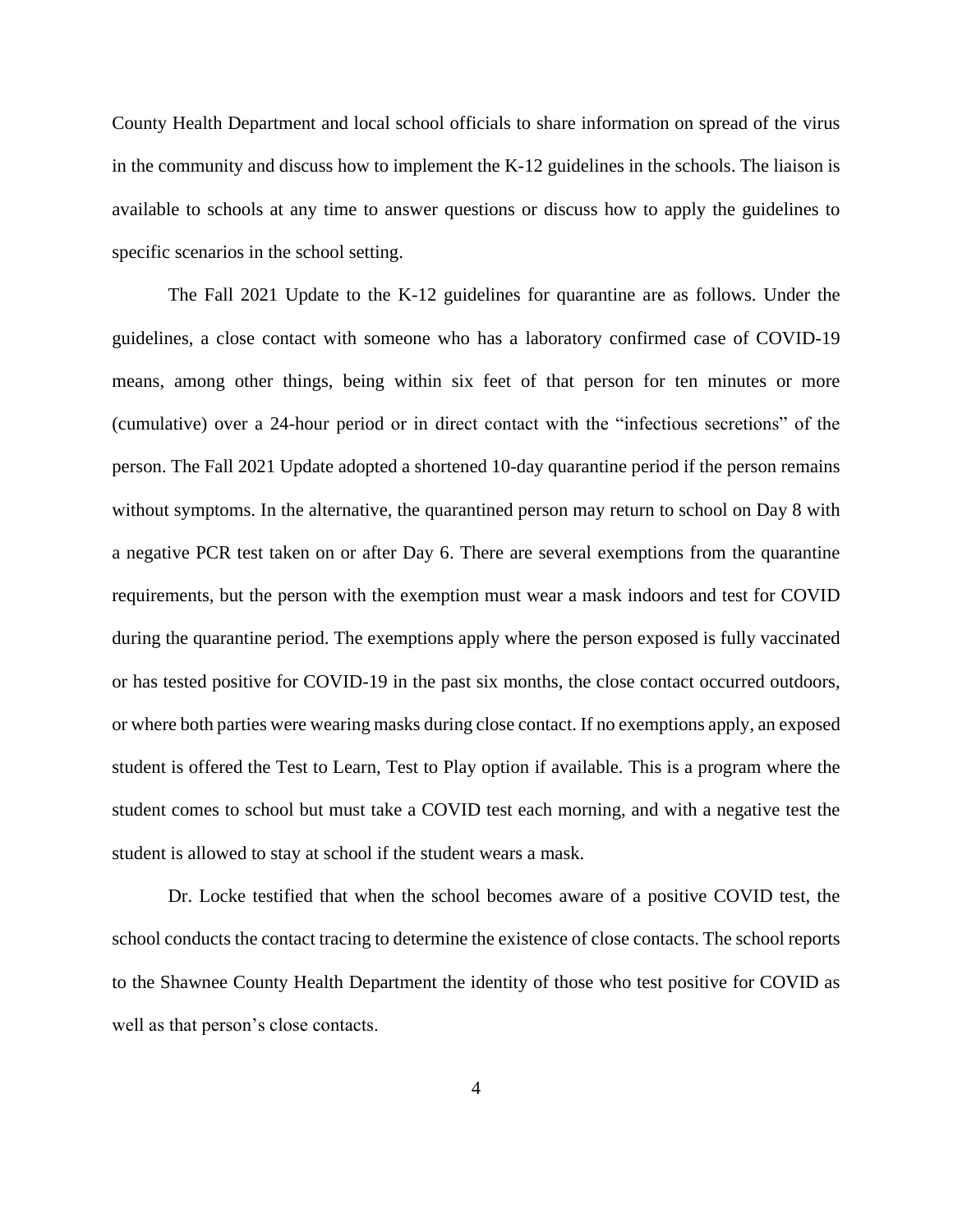Jennifer Crowell is the health services director for USD 345. She has a bachelor's degree in nursing and a master's degree in nursing with an emphasis in public health and school nursing. She supervises a department of 11 employees including school nurses throughout the district. She is the district's point of contact with the Shawnee County Health Department. Crowell's contact at the Health Department is Wurtz. Crowell and the other school nurses, including Holmberg, conduct contact tracing on cases involving COVID-19.

Crowell said contact tracing is performed by first identifying the COVID-positive student and determining when symptoms occurred. The contact tracer begins at a point two days prior to onset of symptoms, gathering schedules and seating charts for that student to see who might have been present and a close contact, defined as one within six feet of the positive student for more than 10 minutes (cumulative) within a 24-hour period. Those who have been fully vaccinated are excluded as close contacts. Those who have tested positive for COVID-19 in the past six months are not considered close contacts. The contact tracer then develops a list of close contacts and reports these names to the Shawnee County Health Department for issuance of quarantine orders.

Crowell testified that she received information from Holmberg that L.H. was identified as a close contact of a student who tested positive for COVID-19. Crowell did not personally perform the contract tracing for L.H. She said L.H.'s quarantine was one of several imposed at that time related to a larger cluster of students exposed to COVID-19 in connection with the school's wrestling team. Crowell identified an exhibit at the hearing marked Respondent's Exhibit 1 and it was admitted into evidence. It is a chart (redacted) titled "Quarantine Information for Close Contact Identification." The chart lists the name of the person who tested positive for COVID, and the close contact names, dates of birth, dates of exposure, vaccine status, return to school date, and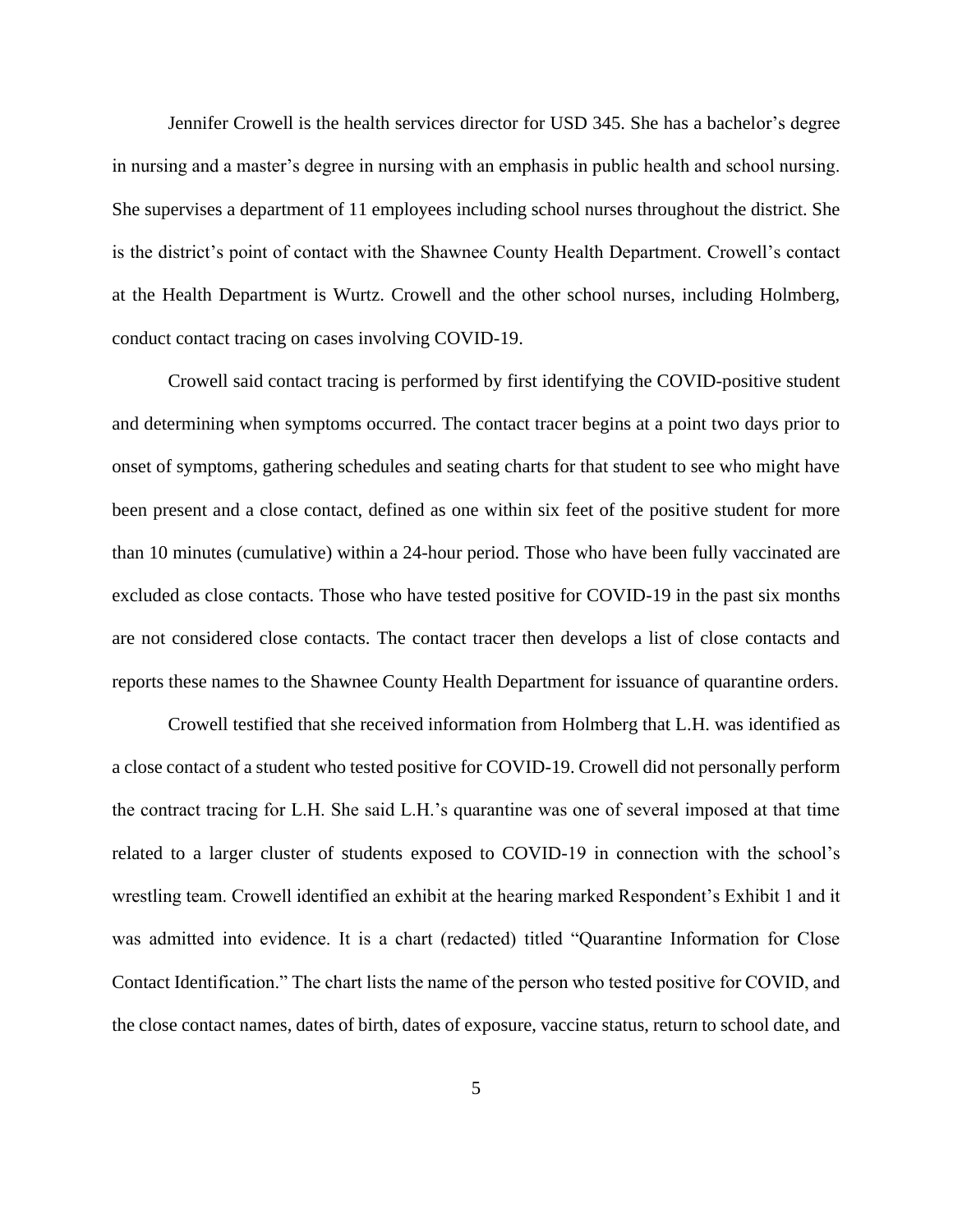parent contact information. The chart does not include the specific facts of each person's exposure. Crowell testified:

"This is our quarantine information sheet that we use. This is where we list the positive case with all the close contacts that were associated with that positive case. It states the student's name, date of birth, mailing address, and the date of exposure. And then, this document is sent to the health department so that the quarantine orders can be issued."

### **QUARANTINE OF L.H.**

At the time of the quarantine, L.H. was an eighth grade student at Seaman Middle School. L.H. is hearing impaired. She attends a study hall program for 1.5 hours after school each day during which she can complete homework under school supervision. L.H. had earlier tested positive for COVID-19 in September 2020 during her seventh grade year. L.H. has not been vaccinated against COVID-19.

During the first full week of eighth grade, in August 2021, L.H. was placed in quarantine based on her exposure to another student at school who had tested positive for COVID-19. Hutchinson received an email from the school nurse, Kathy Holmberg, explaining the quarantine protocol. Attached to the email was a copy of a "Public Health Order for Quarantine by the Shawnee County Health Officer." The order bore the signature of Erin Locke, the Shawnee County Health Officer.

L.H. did not appeal the quarantine order. She did not attend school during the quarantine period. L.H. was offered the option of taking a "spit test" for COVID-19 near the end of the 10 day quarantine period. L.H. took the test, tested negative, and was allowed to return to school one day early. Seaman Middle School did not offer online learning. L.H. was instructed to email her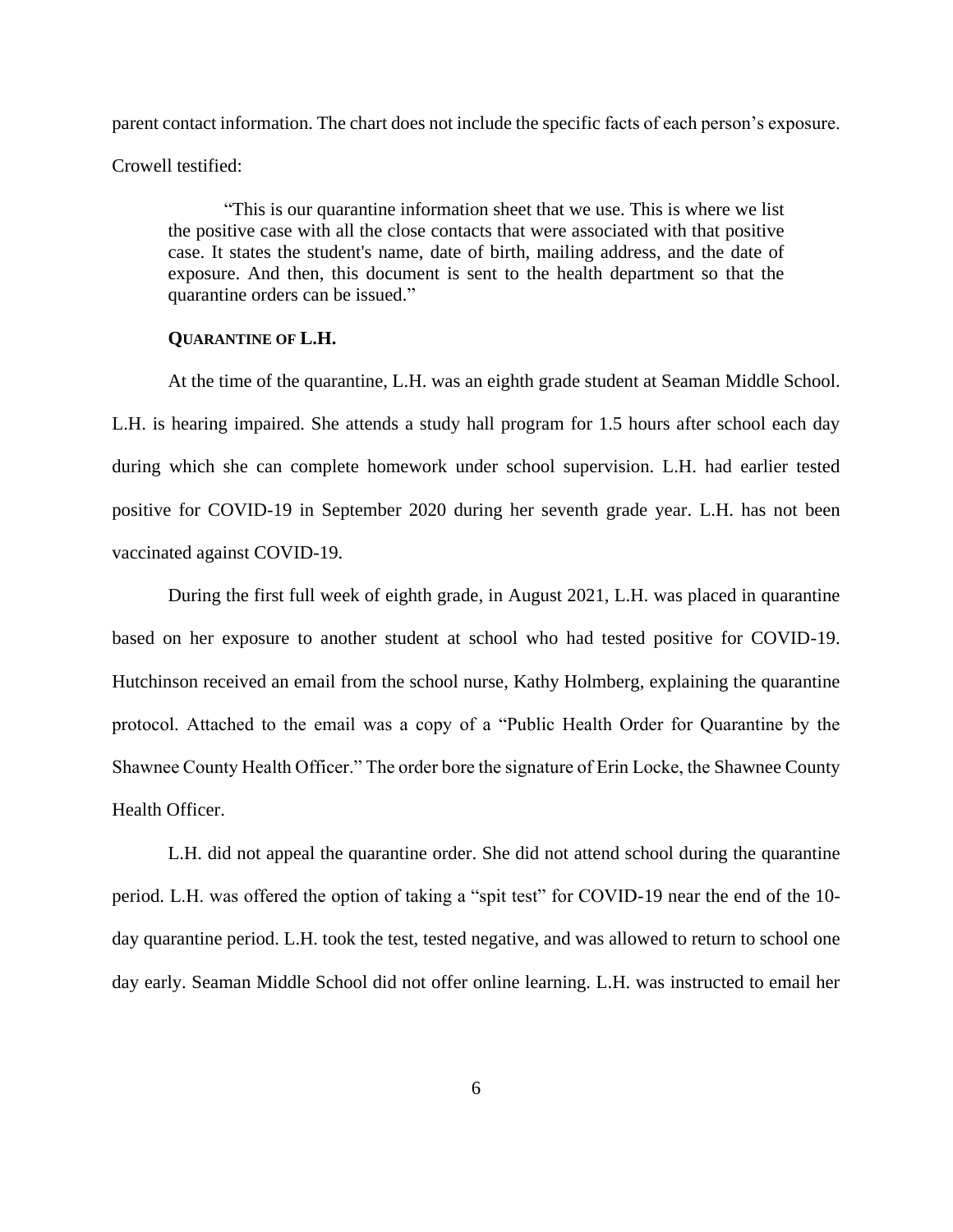teachers for homework and assignments. Seaman Middle School did not require that masks be worn at school and L.H. did not wear one.

Hutchinson testified that once L.H. returned to school, it took her two to three weeks to catch up on work she missed, and L.H. suffered several more weeks of stress connected to her absence. Hutchinson said L.H. missed an important time in her math class where foundational concepts were taught that were building blocks for the rest of the math curriculum. During the quarantine period, L.H. never exhibited signs of illness, nor did anyone in L.H.'s family.

On November 15, 2021, Hutchinson received a text from Seaman Middle School telling her to check her email for a message from the school nurse, Holmberg. The email, sent during the evening of November 14, 2021, said L.H. "was identified as a close contact to a student who tested positive for COVID-19," and the exposure occurred in the classroom or the lunch room on November 11, 2021. The email said L.H. "will not be able to attend school for 10 days from the date of exposure," but could return to school Monday, November 22, 2021. L.H. was offered two options to eliminate or shorten the quarantine period: 1) participate in the Test to Learn program; or 2) take a COVID PCR test, and if negative, return to school on Day 8 of the quarantine period.

The email described the Test to Learn program as an "opportunity to attend school while in quarantine to avoid missed class time." It required that the parent bring the student to a site outside the school building between 7 and 7:45 a.m. each school day for a rapid antigen test. The test requires the student to insert a cotton swab inside each nostril and rotate five times to obtain nasal secretions. The parent and student then wait 15 minutes in the parking lot for test results. If negative, the student is allowed to attend school, afterschool activities, and ride the bus home, as long as the student wears a mask properly at all times. The second option allows the student to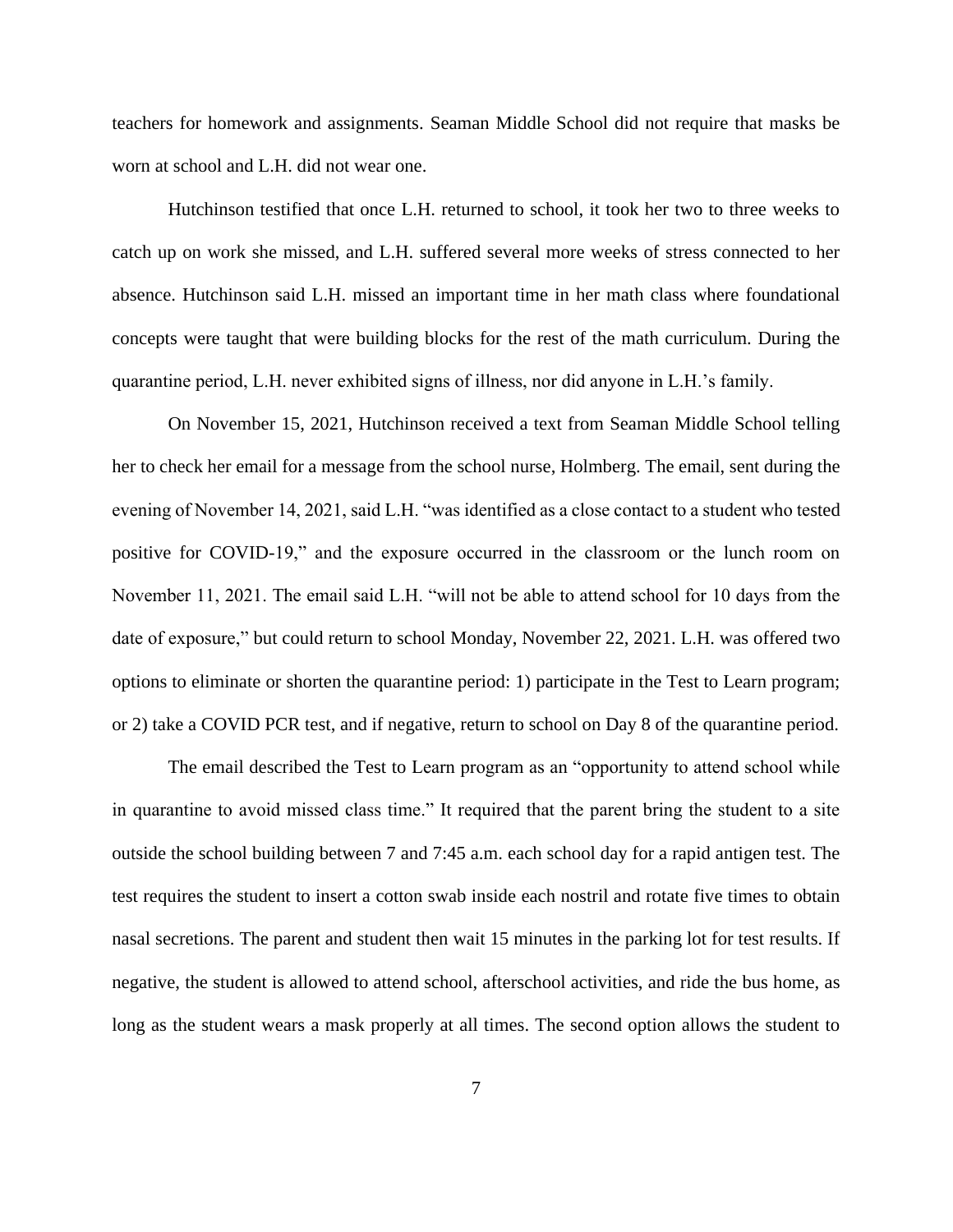take a COVID-19 PCR test at an outside testing site on Day 6 or 7, and if negative, return to school on Day 8 with proof of the negative test.

The email also explained that if the student had tested positive for COVID-19 within the last six months, the student would be allowed to attend school during the quarantine period. If the student had two doses of a COVID-19 vaccine and more than two weeks had elapsed since the second dose, the student would be allowed to attend school during the quarantine period.

L.H. declined the Test to Learn option and the PCR test. Hutchinson said she does not believe that PCR tests are accurate. She said she believes that the swabs used in the Test to Learn program and for PCR tests are coated in carcinogenic chemicals, and since cancer runs in Hutchinson's family, she did not want to expose L.H. to those chemicals. L.H. said she did not want to take a PCR test because the nasal swab was painful.

After Hutchinson read the email from the school nurse on November 15, 2021, she took L.H. up to the school to dispute the quarantine directive. L.H. and Hutchinson met with Holmberg and Seaman Middle School principal Joshua Snyder. They provided no specifics about why L.H. was deemed a close contact to a COVID-positive student. They said the quarantine directive was only a recommendation. Hutchinson said she chose not to take the recommendation and wanted L.H. to remain in school. Snyder and Holmberg said they had to make some phone calls and left.

After approximately an hour and a half, Snyder and Holmberg returned with the school resource officer, Phil McKay. McKay asked if Hutchinson would comply with a quarantine order. Snyder said he was getting an order from the Shawnee County Health Department. Snyder referenced a statute and a copy of a statewide emergency declaration from 2020. Hutchinson asserted that those items did not support the quarantine directive. Holmberg then gave Hutchinson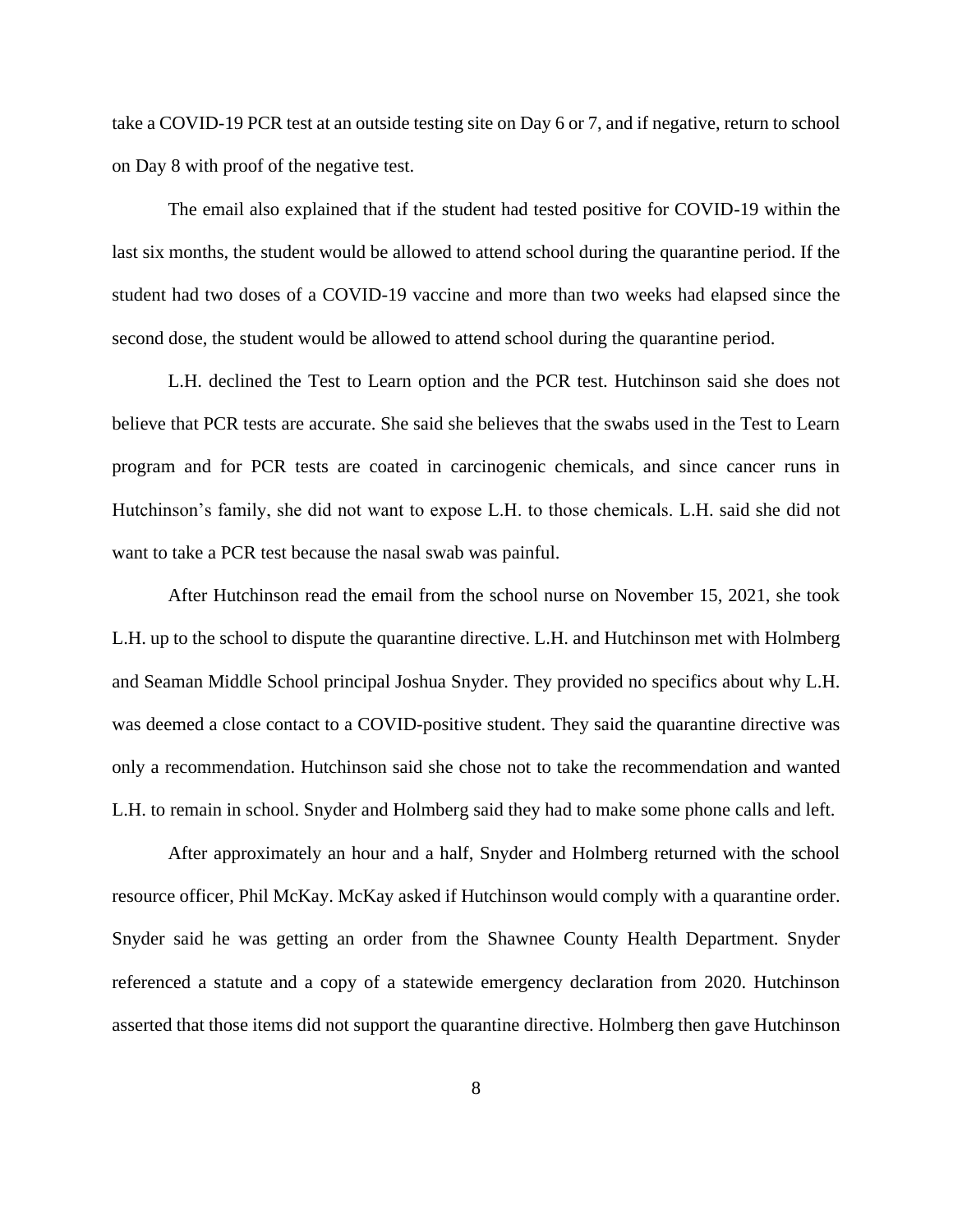a copy of the "Public Health Order for Quarantine by the Shawnee County Health Officer" that had been faxed to the school. It was dated November 15, 2021. Hutchinson said the order was not valid because there had been no medical assessment of L.H., no investigation of the close contact issue, and the order did not bear the original signature of the Shawnee County Health Officer.

The quarantine order was a document addressed to L.H. on Shawnee County Health

Department letterhead. It contained the photocopied signature of Erin Locke, MD, MPH, Shawnee

County Health Officer. It said in pertinent part:

"The Shawnee County Health Officer believes you to be at high risk of developing COVID-19 as a result of one or more of the following: An exposure to infectious COVID-19 from a non-household contact on 11/11/21.

. . .

You are exempted from this quarantine if you have COVID-19 immunity [vaccine immunity or natural immunity documented by a PCR or antigen test] and do not have symptoms.

. . .

### **Terms of Quarantine**

Beginning: 11/12/21

Ending: please see below for guidelines.

- 1. You are confined to your home [address omitted] for the duration of the quarantine period identified below.
- 2. You may not have visitors to your home unless authorized by SCHD.
- 3. The incubation period for COVID-19 is 14 days. Though quarantine may end prior to, you must self-monitor for symptoms for a full 14-day incubation period. See below for further shortened quarantine guidance.
- 4. If symptoms of COVID-19 develop, such as fever, cough or shortness of breath, you must contact the Shawnee County Health Department (SCHD) at (785) 251-5668. In addition, SCHD may monitor your condition through daily phone calls and/or electronic communication.

. . .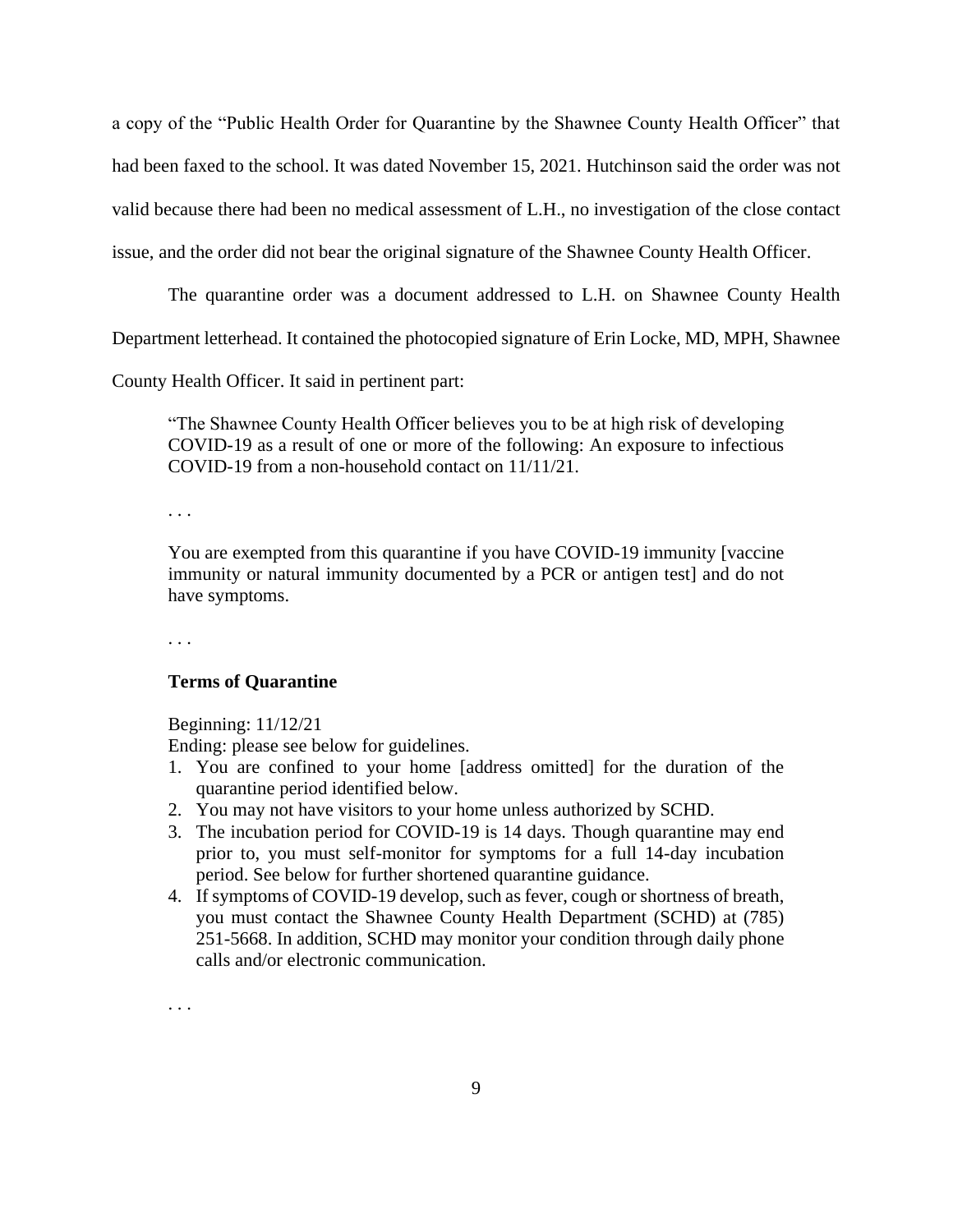#### **Duration of Quarantine**

. . .

10-Day: you are released from quarantine on Day 11 if no symptoms develop.

. . .

7-Day: You must complete a PCR test on or after Day 6. If the PCR test is negative and no symptoms have developed, you are released from quarantine on Day 8. Antigen and/or antibody tests will not be sufficient for this purpose.

### **Quarantine Law**

It is very important that you comply with this quarantine order. Your health and the health of others depends upon it. If necessary, this quarantine order may be enforced by law enforcement at the direction of the Shawnee County Health Officer.

. . .

If you have any questions regarding this quarantine order, please contact the Shawnee County Health Department at 785-251-5668 or the Shawnee County COVID-19 Hotline at 785-251-4949."

Hutchinson asked Holmberg if she would complete a medical assessment of L.H. Holmberg declined. Hutchinson asked if the Shawnee County Health Officer would perform an assessment of L.H. McKay said no. Hutchinson testified that McKay said he was "done," would not debate the issue further, and Hutchinson and L.H. must leave or he would arrest both of them for trespassing. L.H. said she felt intimidated and scared, and she started crying. Hutchinson was allowed to call an attorney for advice, and ultimately decided to leave.

Hutchinson said she later received an email from someone at the Shawnee County Health Department (not Dr. Locke) with a copy of the "Public Health Order for Quarantine by the Shawnee County Health Officer" attached. In a separate, previous quarantine appeal before this court, Dr. Locke testified that she provided the schools this electronically fillable quarantine order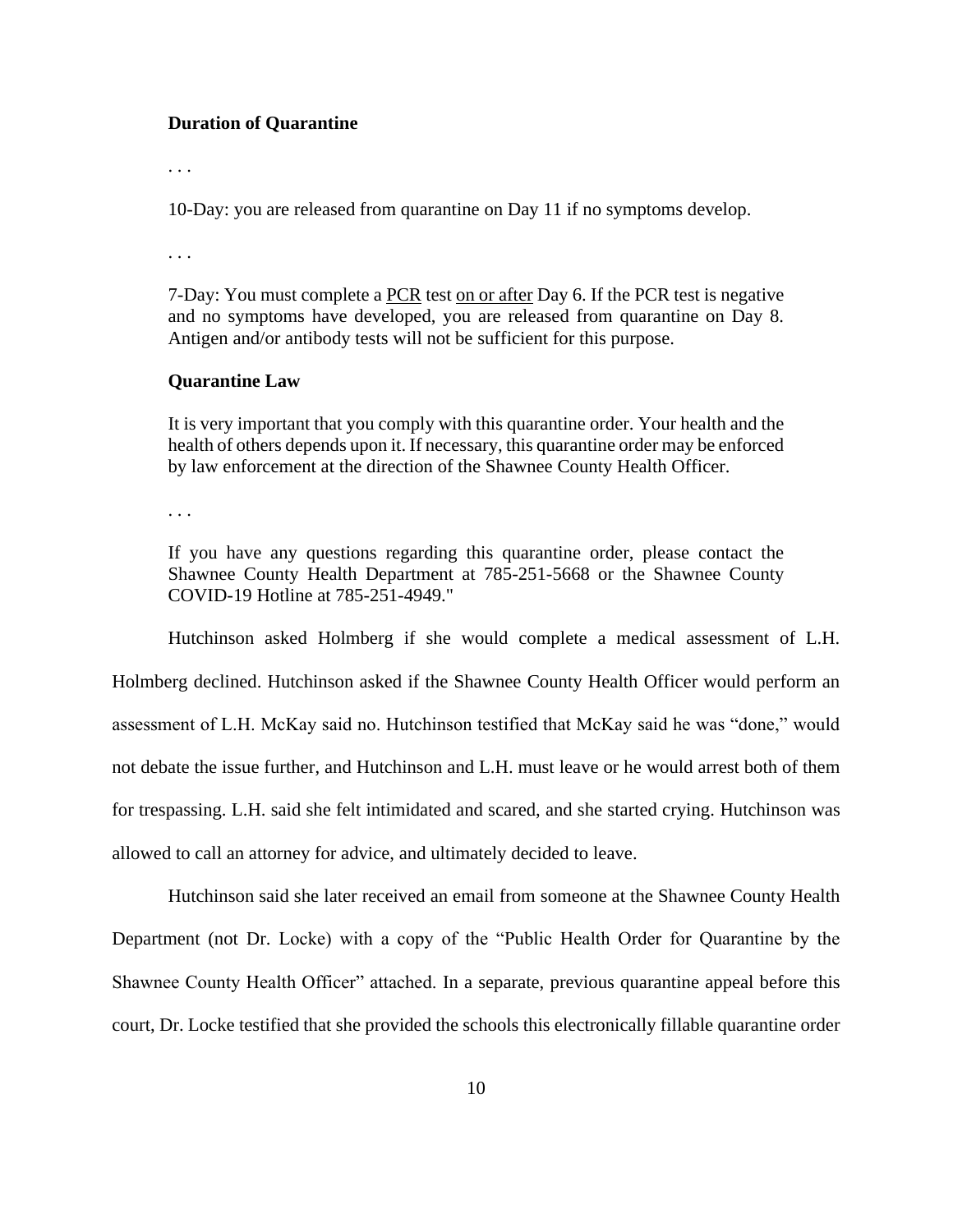with her pre-printed signature to issue to students and parents when the school determines the student is a close contact. Dr. Locke said she authorized the schools to fill in the date blanks on the quarantine form with her pre-printed signature, then provide it to the affected students and parents. See *Jill Foster-Koch v. Shawnee County Health Department,* case nos. 2021-CV-459 and 2021-CV-460 (Dr. Locke's testimony incorporated by agreement of the parties.) But in this case, the school did not use this form to communicate its decision to exclude L.H. from school. In this case, Dr. Locke said Wurtz, an employee of the Shawnee County Health Department, filled out the pre-printed order and sent it to Hutchinson.

Dr. Locke said she did not conduct the contact tracing on L.H. and did not provide the order to Hutchinson. She did not personally sign the order. Wurtz sent the order to Hutchinson. Dr. Locke testified at the hearing she was "familiar with the circumstances surrounding the issuance of that order." Namely, that L.H. was reported by USD 345 as a close contact of someone who tested positive for COVID-19 at school. Dr. Locke said she did not personally issue the order, but Wurtz sent the order pursuant to the K-12 guidelines. Dr. Locke agreed with her attorney's assertion that the order was sent "under her direction." Dr. Locke said there is no document or other agreement in place to transfer or delegate her authority as Shawnee County Health Officer to another person or entity.

Hutchinson said that L.H. returned to school after the quarantine expired on November 22, 2021, for a full day, and on November 23, 2021, for a half day. The rest of the week there was no school due to Thanksgiving break. Hutchinson said L.H. is "severely behind" in math, missing 10 assignments during the most recent quarantine period. She said L.H. had to take an English test when she returned despite missing English class during the quarantine period, earning a "C" on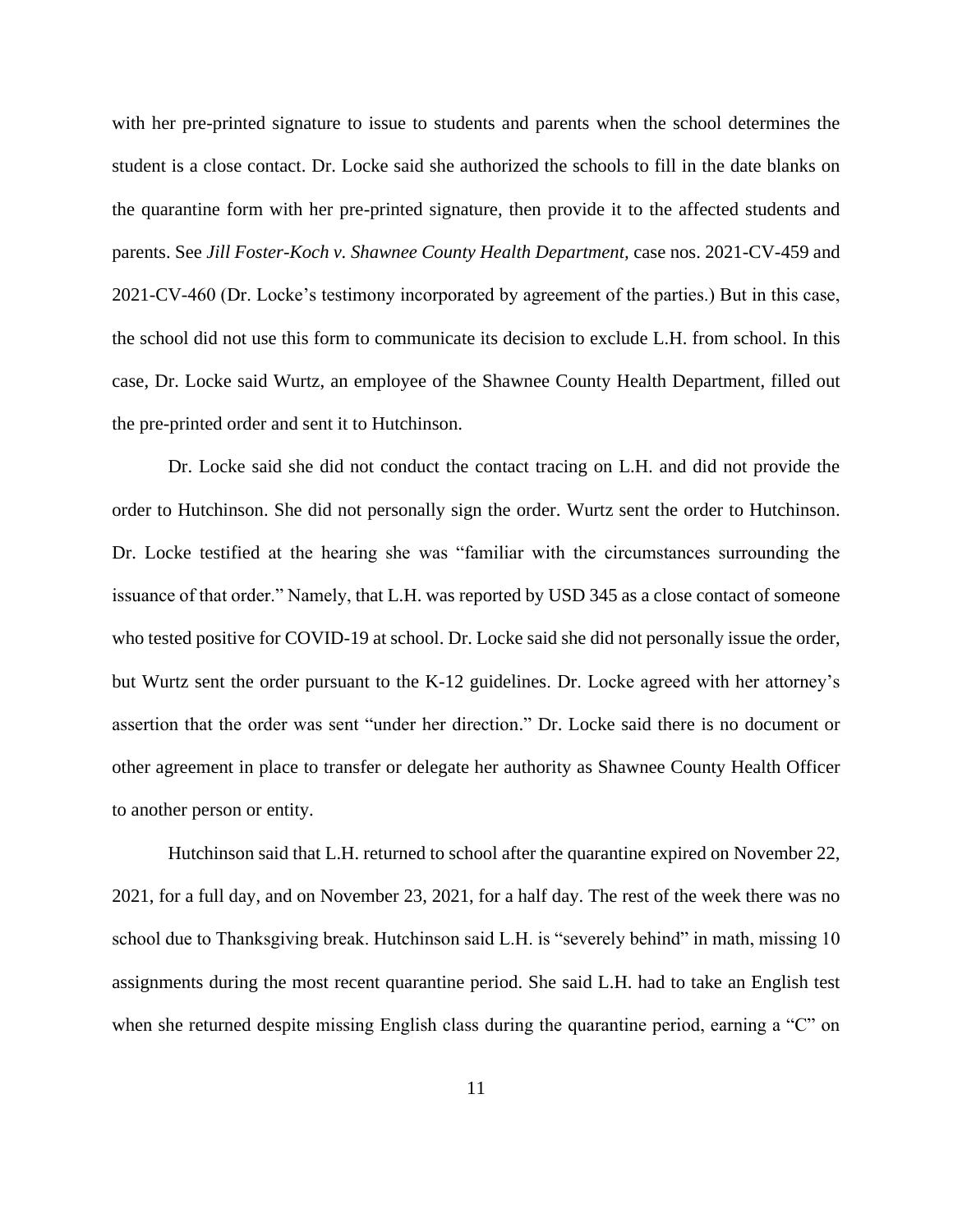the test, which is lower than her usual grades. She said L.H. missed band practice and has been excluded from the winter concert because she is too far behind to perform. She said some of L.H.'s teachers were not responsive to requests for lesson plans and homework assignments while L.H. was at home. Hutchinson said L.H. is stressed, withdrawn, not sleeping well, and depressed because she missed so much school.

## **CONCLUSIONS OF LAW**

Before addressing the arguments made by the parties, it is necessary to understand the contours of Kansas law relating to the powers and duties of certain government officials and others at the state and local levels when it comes to matters of public health.

### **A. OVERVIEW.**

# **1. KANSAS DEPARTMENT OF HEALTH AND ENVIRONMENT – DUTIES AND POWERS.**

The secretary of KDHE "shall exercise general supervision of the health of the people of the state." K.S.A. 65-101. The secretary has the power to, among other things, "investigate the causes of disease, including especially, epidemics and endemics" and "take action to prevent the introduction of infectious or contagious disease into this state and to prevent the spread of infectious or contagious disease within this state." K.S.A. 65-101(a)(2) and (5).

"The secretary of health and environment may adopt rules and regulations necessary to carry out the provisions of subsection (a). In addition to other remedies provided by law, the secretary is authorized to apply to the district court, and such court shall have jurisdiction upon a hearing and for cause shown to grant a temporary or permanent injunction to compel compliance with such rules and regulations." K.S.A. 65-101(b).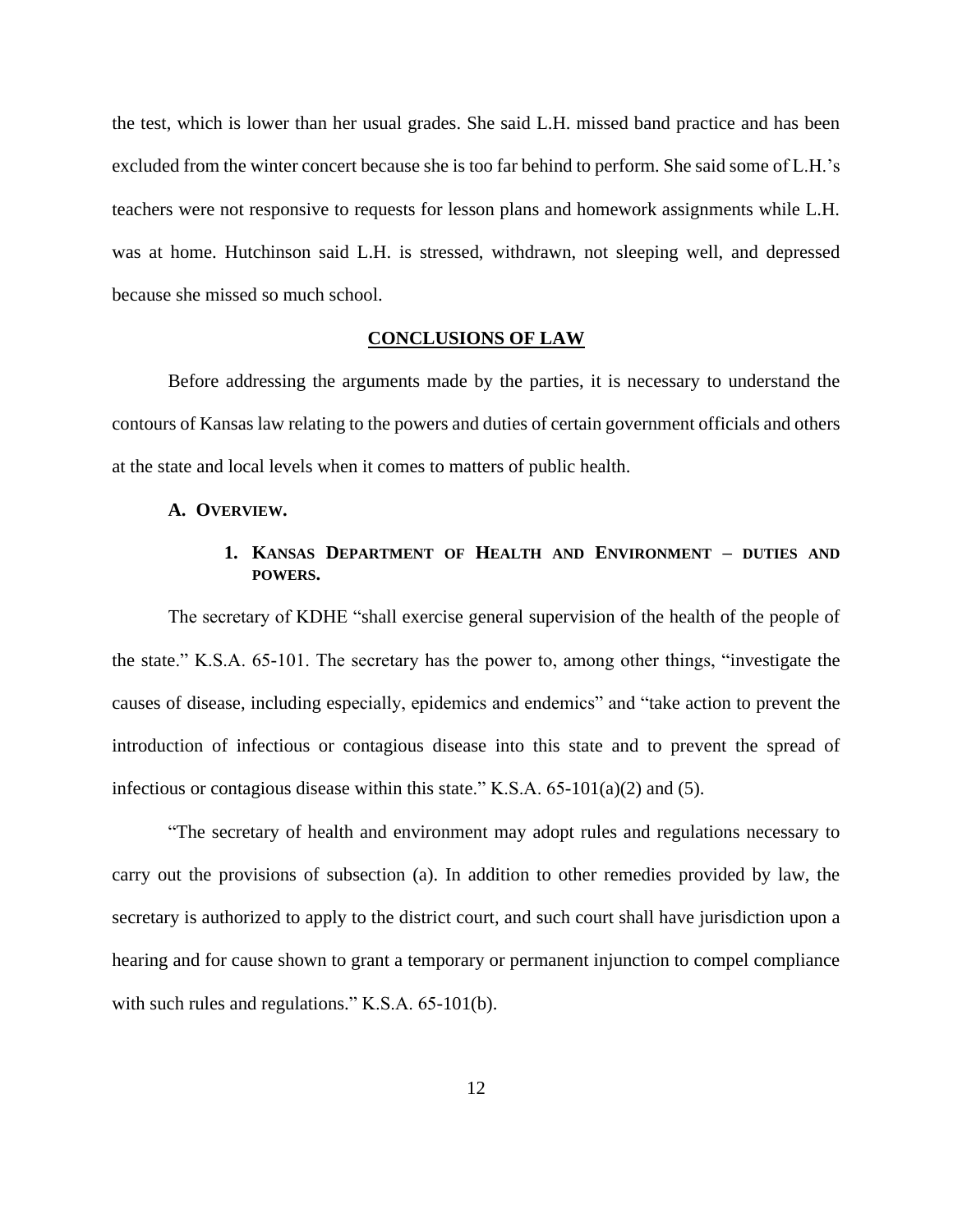"The secretary of health and environment is authorized to issue such orders and adopt rules and regulations as may be medically necessary and reasonable to prevent the spread and dissemination of diseases injurious to the public health, including, but not limited to, providing for the testing for such diseases and the isolation and quarantine of persons afflicted with or exposed to such diseases." K.S.A. 65-128(b).

"Whenever the county or joint board of health or the local health officer neglects to properly isolate and quarantine infectious or contagious diseases and persons afflicted with or exposed to such diseases as may be necessary to prevent the spread thereof, the secretary of health and environment may quarantine any area in which any of these diseases may show a tendency to become epidemic." K.S.A. 65-126.

# **2. LOCAL HEALTH OFFICERS – DUTIES AND POWERS.**

"The board of county commissioners of each county shall act as the county board of health for the county. Each county board shall appoint a person licensed to practice medicine and surgery, preference being given to persons who have training in public health, who shall serve as the local health officer and who shall act in an advisory capacity to the county board of health." K.S.A. 65- $201(a)$ . This provision applies to counties with populations of 100,000 people or more, and this includes Shawnee County. Dr. Locke is the duly appointed Shawnee County Health Officer. There is no dispute that she meets the statutory qualifications.

The local health officer "shall make an investigation of each case of . . . contagious or communicable diseases as may be required, and shall use all known measures to prevent the spread of any such infectious, contagious or communicable disease. . . ." K.S.A. 65-202(c)(1). A local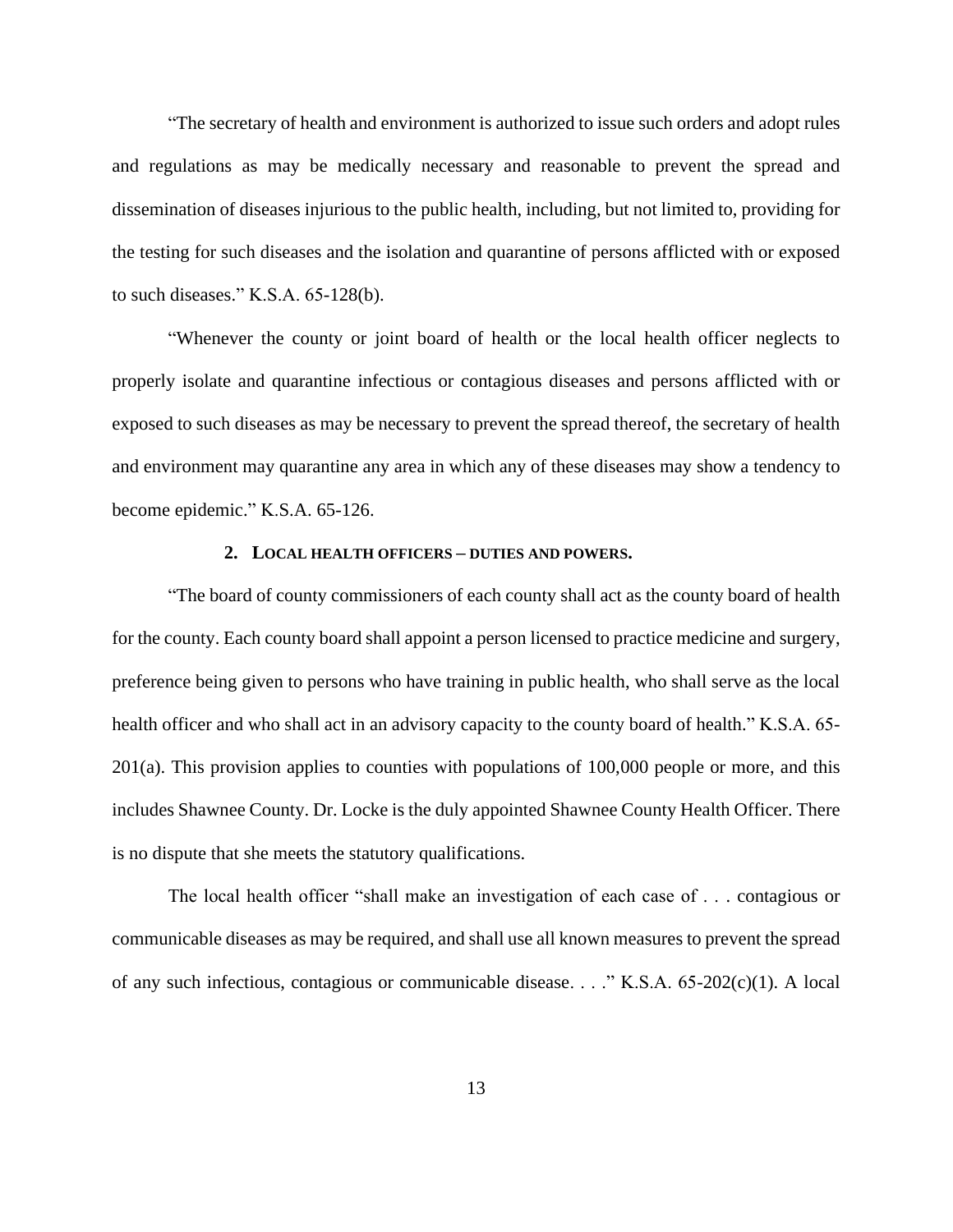health officer may be removed from office or convicted of a misdemeanor for failure or neglect in

performing statutory duties. K.S.A. 65-202(c)(2).

K.S.A. 65-119(a) sets forth additional duties and powers:

"Any county or joint board of health or local health officer having knowledge of any infectious or contagious disease, or of a death from such disease, within their jurisdiction, shall immediately exercise and maintain a supervision over such case or cases during their continuance, seeing that all such cases are properly cared for and that the provisions of this act as to isolation, restriction of communication, quarantine and disinfection are duly enforced. The county or joint board of health or local health officer shall communicate without delay all information as to existing conditions to the secretary of health and environment. The local health officer shall confer personally, if practicable, otherwise by letter, with the person in attendance upon the case, as to its future management and control. The county or joint board of health or local health officer is hereby empowered and authorized to prohibit public gatherings when necessary for the control of any and all infectious or contagious disease."

"Any disclosure or communication of information relating to infectious or contagious

diseases required to be disclosed or communicated under subsection (a) of this section shall be

confidential and shall not be disclosed or made public," with certain exceptions. K.S.A. 65-119(b).

The secretary of KDHE and local health officers are empowered to order isolation and

quarantine as well as order certain persons to obtain medical evaluation and treatment. K.S.A. 65-

129b says:

"(a) Notwithstanding the provisions of K.S.A.  $65-119$ ,  $65-122$ ,  $65-123$ ,  $65-$ 126 and 65-128, and amendments thereto, and any rules or regulations adopted thereunder, in investigating actual or potential exposures to an infectious or contagious disease that is potentially life-threatening, the local health officer or the secretary:

(1)(A) May issue an order requiring an individual who the local health officer or the secretary has reason to believe has been exposed to an infectious or contagious disease to seek appropriate and necessary evaluation and treatment;

(B) when the local health officer or the secretary determines that it is medically necessary and reasonable to prevent or reduce the spread of the disease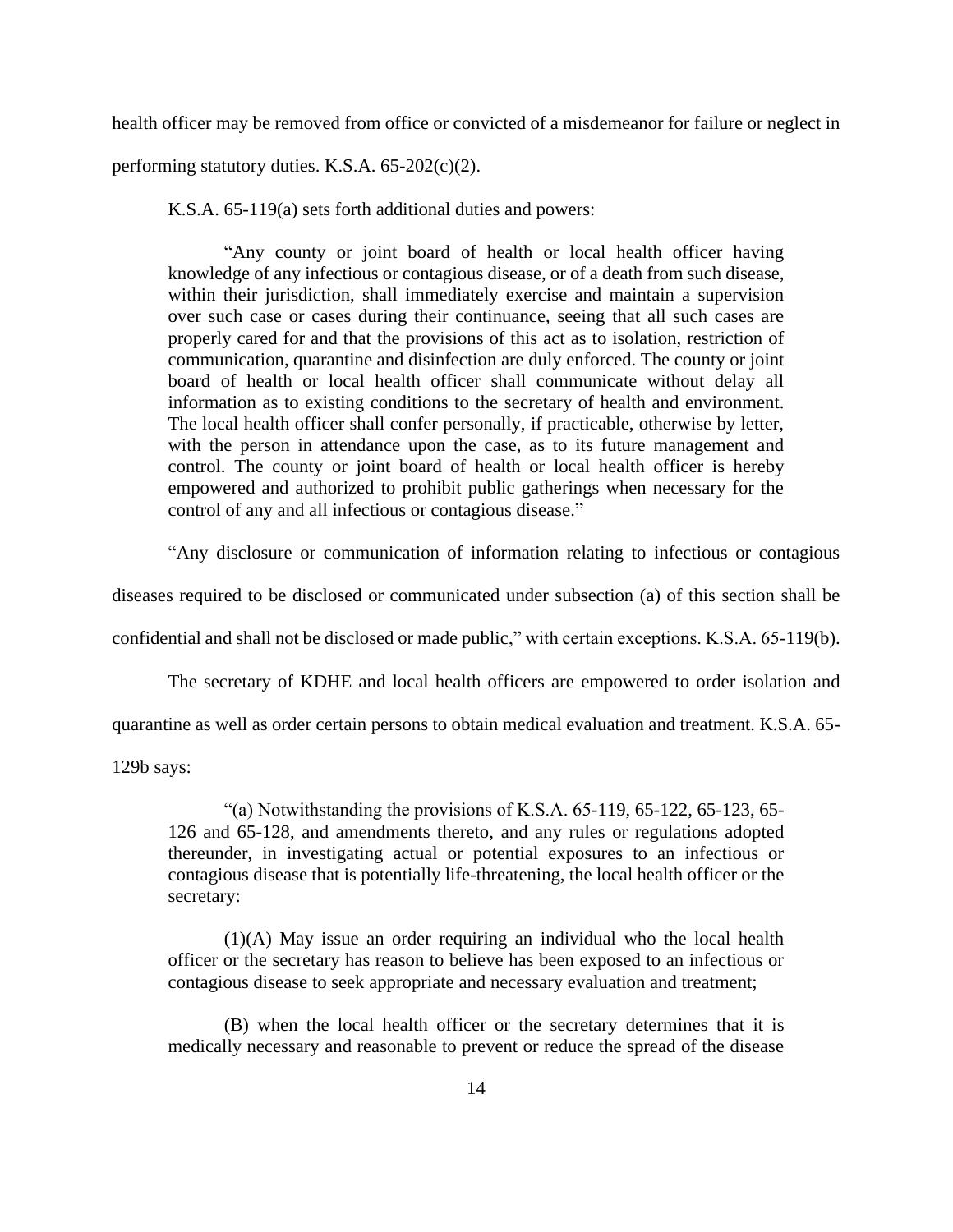or outbreak believed to have been caused by the exposure to an infectious or contagious disease, may order an individual or group of individuals to go to and remain in places of isolation or quarantine until the local health officer or the secretary determines that the individual no longer poses a substantial risk of transmitting the disease or condition to the public;

(C) if a competent individual of 18 years of age or older or an emancipated minor refuses vaccination, medical examination, treatment or testing under this section, may require the individual to go to and remain in a place of isolation or quarantine until the local health officer or the secretary determines that the individual no longer poses a substantial risk of transmitting the disease or condition to the public; and

(D) if, on behalf of a minor child or ward, a parent or guardian refuses vaccination, medical examination, treatment or testing under this section, may require the minor child or ward to go to and remain in a place of isolation or quarantine and must allow the parent or guardian to accompany the minor child or ward until the local health officer or the secretary determines that the minor child or ward no longer poses a substantial risk of transmitting the disease or condition to the public; and

(2) may order any sheriff, deputy sheriff or other law enforcement officer of the state or any subdivision to assist in the execution or enforcement of any order issued under this section."

The law contains certain requirements for the contents and delivery of isolation and

quarantine orders. K.S.A. 65-129c says in part:

"(a) If the local health officer or the secretary requires an individual or a group of individuals to go to and remain in places of isolation or quarantine under K.S.A. 65-129b, and amendments thereto, the local health officer or the secretary shall issue an order to the individual or group of individuals.

(b) The order shall specify:

(1) The identity of the individual or group of individuals subject to isolation or quarantine;

(2) the premises subject to isolation or quarantine;

(3) the date and time at which isolation or quarantine commences;

(4) the suspected infectious or contagious disease causing the outbreak or disease, if known;

(5) the basis upon which isolation or quarantine is justified; and

(6) the availability of a hearing to contest the order.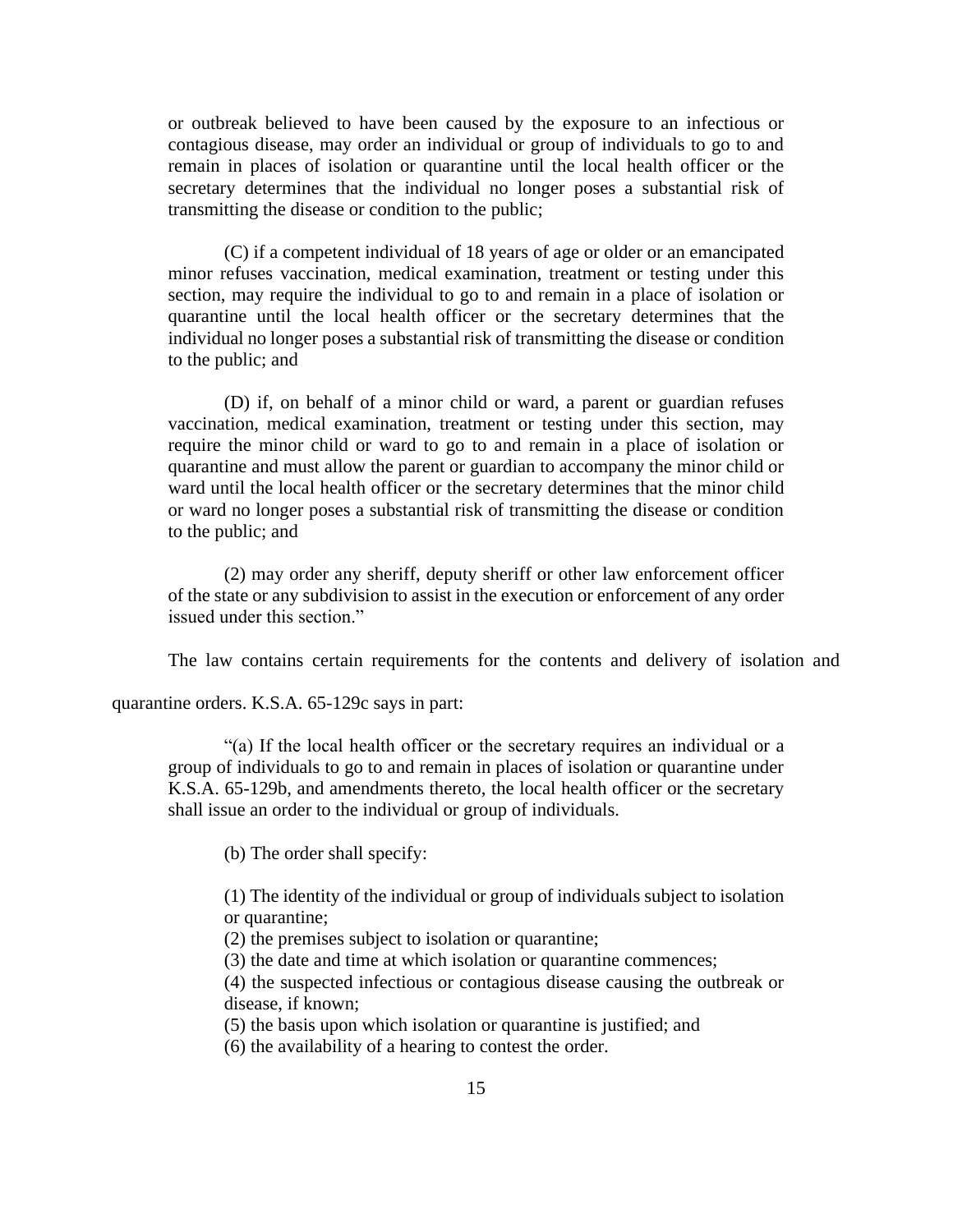(c)(1) Except as provided in paragraph (2) of subsection (c), the order shall be in writing and given to the individual or group of individuals prior to the individual or group of individuals being required to go to and remain in places of isolation and quarantine.

(2)(A) If the local health officer or the secretary determines that the notice required under paragraph (1) of subsection (c) is impractical because of the number of individuals or geographical areas affected, the local health officer or the secretary shall ensure that the affected individuals are fully informed of the order using the best possible means available.

(B) If the order applies to a group of individuals and it is impractical to provide written individual copies under paragraph (1) of subsection (c), the written order may be posted in a conspicuous place in the isolation or quarantine premises."

There are criminal penalties for violation of KDHE rules and regulations, violation of an

isolation order, breaking or evading quarantine, or knowingly concealing a case of infectious

disease. K.S.A. 65-129 says:

"Any person violating, refusing or neglecting to obey any of the rules and regulations adopted by the secretary of health and environment for the prevention, suppression and control of infectious or contagious diseases, or who leaves any isolation area of a hospital or other quarantined area without the consent of the local health officer having jurisdiction, or who evades or breaks quarantine or knowingly conceals a case of infectious or contagious disease shall be guilty of a class C misdemeanor."

Those convicted of a class C misdemeanor face penalties of up to one month in jail, K.S.A.

21-6602(a)(3), and a fine of up to \$500, K.S.A. 21-6611(b)(3).

### **3. SCHOOL OFFICIALS – DUTIES AND POWERS.**

Teachers and school administrators, among others, are mandatory reporters of those who

are "suffering from" or have died from infectious or contagious disease. K.S.A. 65-118(a) says:

"Whenever any person licensed to practice the healing arts or engaged in a postgraduate training program approved by the state board of healing arts, licensed dentist, licensed professional nurse, licensed practical nurse, administrator of a hospital, licensed adult care home-administrator, licensed physician assistant,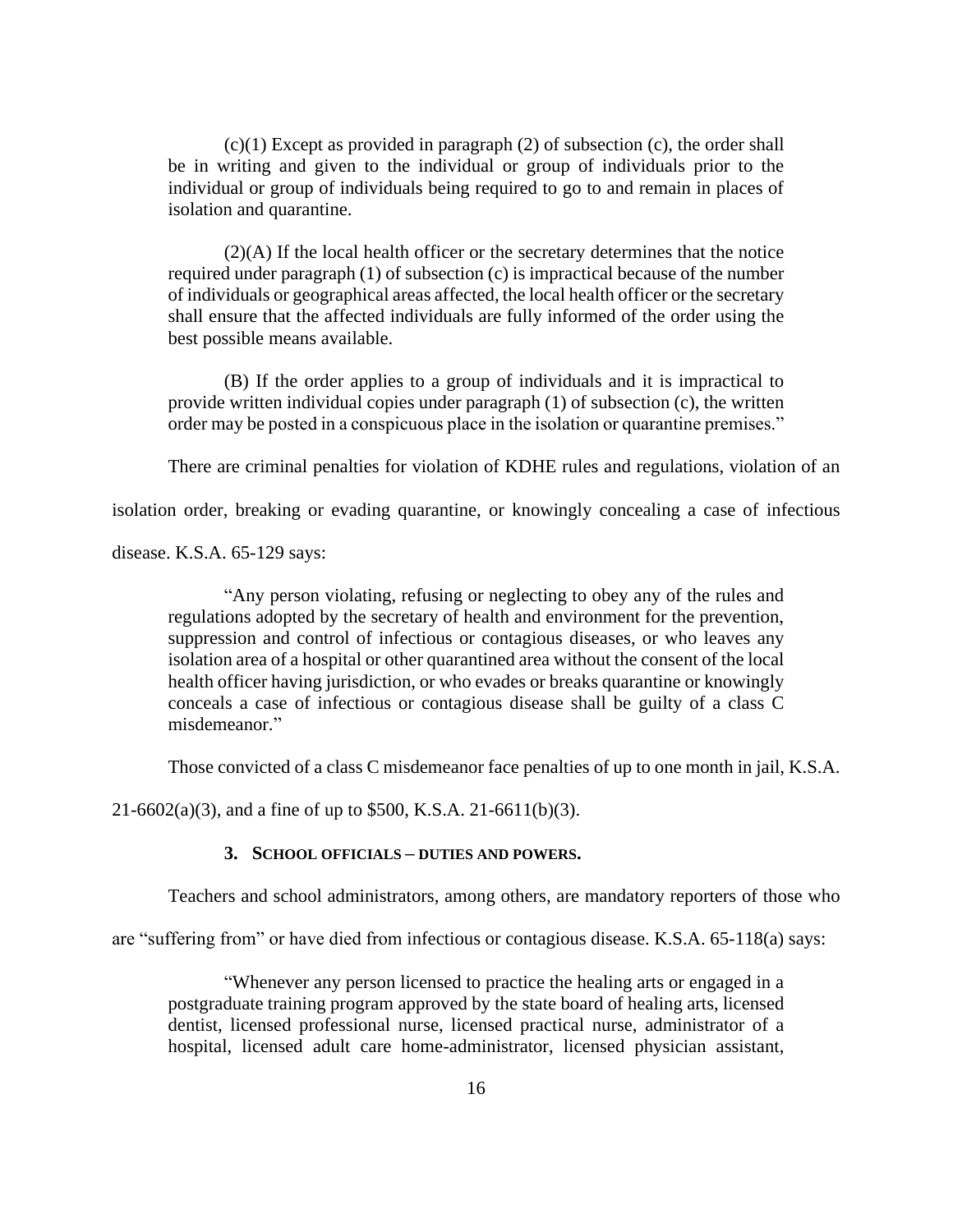licensed social worker, teacher or school administrator knows or has information indicating that a person is suffering from or has died from a reportable infectious or contagious disease as defined in rules and regulations, such knowledge or information shall be reported immediately to the county or joint board of health or the local health officer, together with the name and address of the person who has or is suspected of having the infectious or contagious disease, or the name and former address of the deceased individual who had or was suspected of having such a disease."

These mandatory reporters are immune from civil and criminal liability and participation in judicial proceedings for reports made in good faith and without malice. K.S.A. 65-118(b). Information required to be reported under K.S.A. 65-118(a) shall be confidential and not be disclosed or made public, upon subpoena or otherwise, with certain exceptions. K.S.A. 65-118(c).

K.S.A. 65-122 concerns the exclusion of children and other persons "afflicted with an infectious or contagious disease dangerous to the public health" from school and child care facilities. Parents, along with a person in charge of any school or child care facility, have a duty to exclude children or other persons "affected with a disease suspected of being infectious or contagious" from these places. K.S.A. 65-122 says:

"No person afflicted with an infectious or contagious disease dangerous to the public health shall be admitted into any public, parochial or private school or licensed child care facility. It shall be the duty of the parent or guardian, and the principal or other person in charge of any public, parochial, private school or licensed child care facility to exclude therefrom any child or other person affected with a disease suspected of being infectious or contagious until the expiration of the prescribed period of isolation or quarantine for the particular infectious or contagious disease. If the attending person licensed to practice medicine and surgery or local health officer finds upon examination that the person affected with a disease, suspected of being infectious or contagious is not suffering from an infectious or contagious disease, he or she may submit a certificate to this effect to the person in charge of the public, parochial, private school or licensed child care facility and such person shall be readmitted to school or to the child care facility."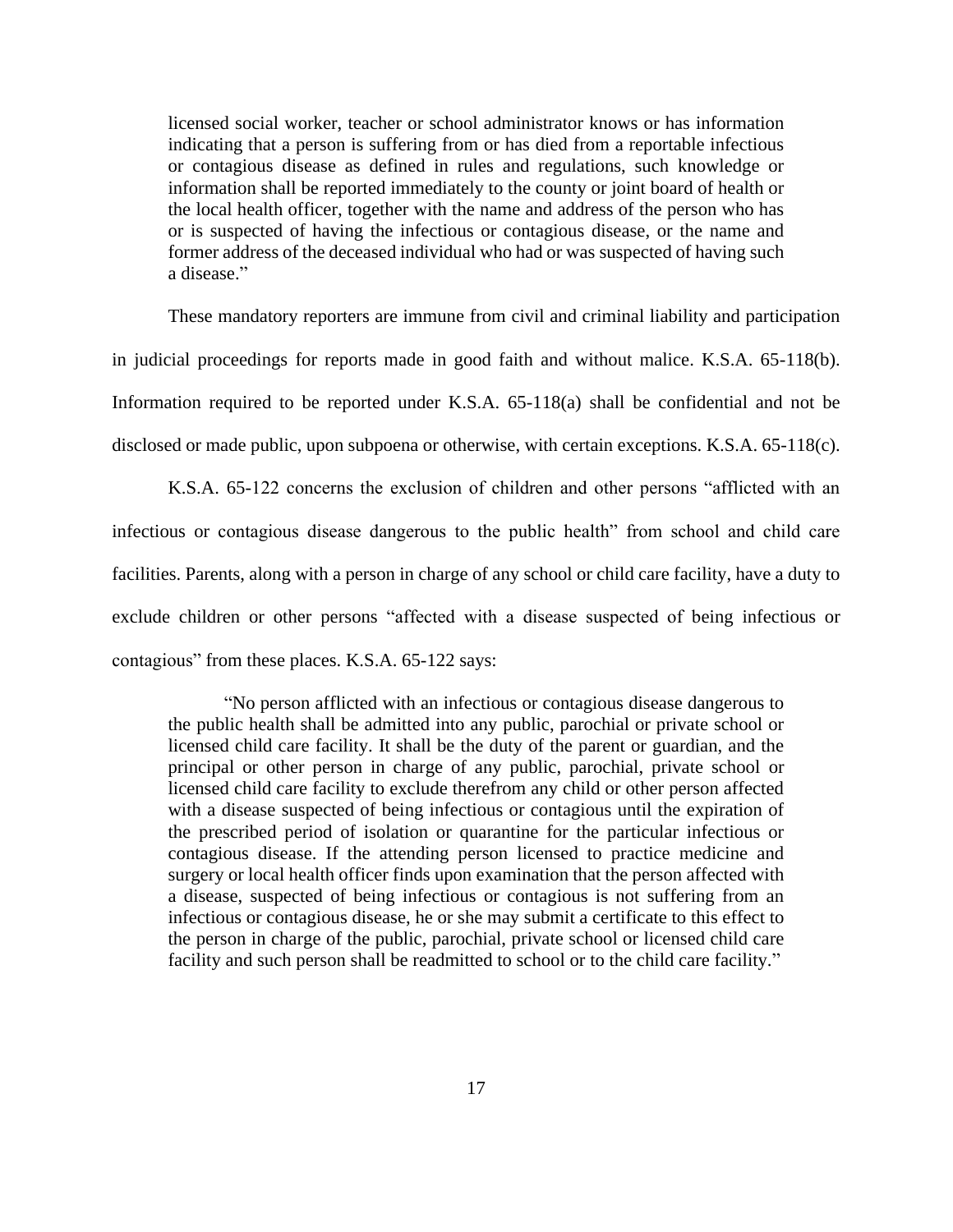#### **4. CHALLENGING AN ORDER MADE UNDER K.S.A. 65-129C.**

An individual quarantined under the authority of K.S.A. 65-129c may request a hearing in district court to challenge the quarantine order. K.S.A. 65-129c(d)(1). Hutchinson requested a hearing on behalf of her minor child, L.H., who was subject to the quarantine order at issue. "The court shall grant the request for relief unless the court determines that the isolation or quarantine order is necessary and reasonable to prevent or reduce the spread of the disease or outbreak believed to have been caused by the exposure to an infectious or contagious disease." K.S.A. 65-  $129c(d)(4)(C)(i)$ . Further, "[i]f feasible, in making a determination under this paragraph (C), the court may consider the means of transmission, the degree of contagion, and, to the extent possible, the degree of public exposure to the disease." K.S.A.  $65-129c(d)(4)(C)(ii)$ .

### **B. MOOTNESS.**

Shawnee County moved to dismiss this case on the basis that the quarantine period at issue had expired prior to the hearing, thus rendering Hutchinson's challenge moot. "Kansas appellate courts do not decide moot questions or render advisory opinions." *State v. Montgomery,* 295 Kan. 837, 840, 286 P.3d 866 (2012). A case is moot when "it is clearly and convincingly shown the actual controversy has ended, the only judgment that could be entered would be ineffectual for any purpose, and it would not impact any of the parties' rights." *Id.* at 840-41. But the mootness doctrine is not jurisdictional, and it is amenable to exceptions. *Id.* at 841. See also *State v. Roat,* 311 Kan. 581, 590, 466 P.3d 439 (2020).

One common exception arises when an issue "is capable of repetition and raises concerns of public importance." *State v. DuMars,* 37 Kan.App.2d 600, 605, 154 P.3d 1120, *rev. denied* 284 Kan. 948 (2007). "Public importance means more than that certain members of the general public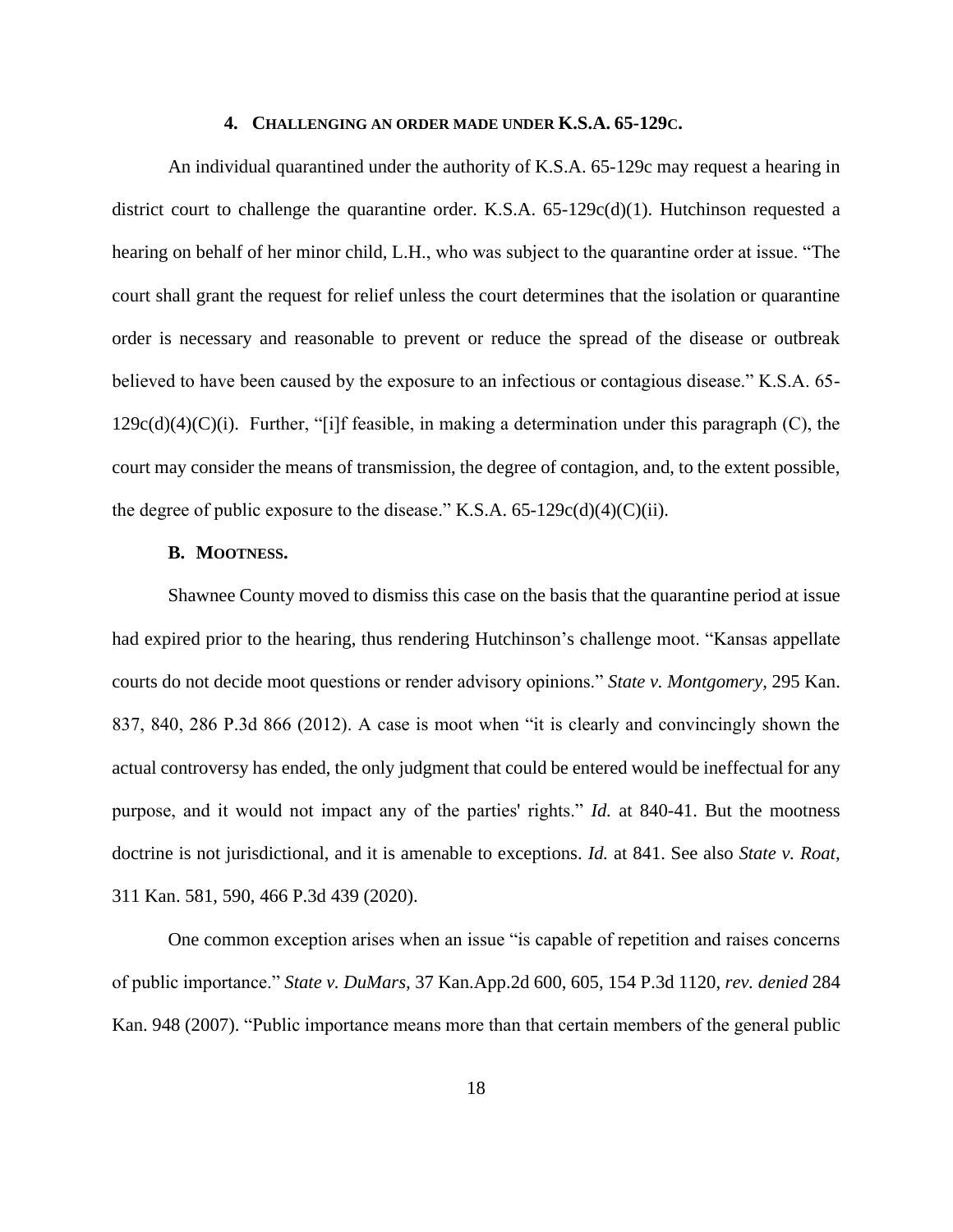are interested in the decision of the appeal from motives of curiosity or because it may bear upon their individual rights or serve as a guide for their future conduct." *State v. Hayden,* 52 Kan. App. 2d 202, 206, 364 P.3d 962 (2015).

Here, Hutchinson challenges the legal authority of the quarantine order under the circumstances surrounding its issuance, namely that school officials identified her child as a close contact to someone who tested positive for COVID-19, reported the matter to Wurtz, and Wurtz issued a quarantine order under the signature of Dr. Locke, the Shawnee County Health Officer. Dr. Locke and others testified that this was a procedure contemplated by the Shawnee County Health Department's guidelines applicable to K-12 schools in Shawnee County. Given the number of K-12 schools, staff, and students in Shawnee County, the fact that this procedure was directed for use in the schools, and the continuing presence of COVID-19 in the community, the issuance of such quarantine orders under similar circumstances is certainly capable of repetition. Indeed, three additional similar cases have been filed with this court. Hutchinson's challenge raises issues of public importance because the quarantine order not only restricts or prevents the student's attendance at school, but purports to confine the student to her home for a certain period of time under penalty of law.

For these reasons, the court concludes that Hutchinson's challenge to the quarantine order is not moot. Shawnee County's motion to dismiss on this basis is denied.

#### **C. ANALYSIS.**

Shawnee County seeks to limit the court's review of this matter to the question of whether the quarantine order was necessary and reasonable to prevent or reduce the spread of COVID-19. See K.S.A.  $65-129c(d)(4)(C)(i)$ . But the thrust of Hutchinson's argument is that the quarantine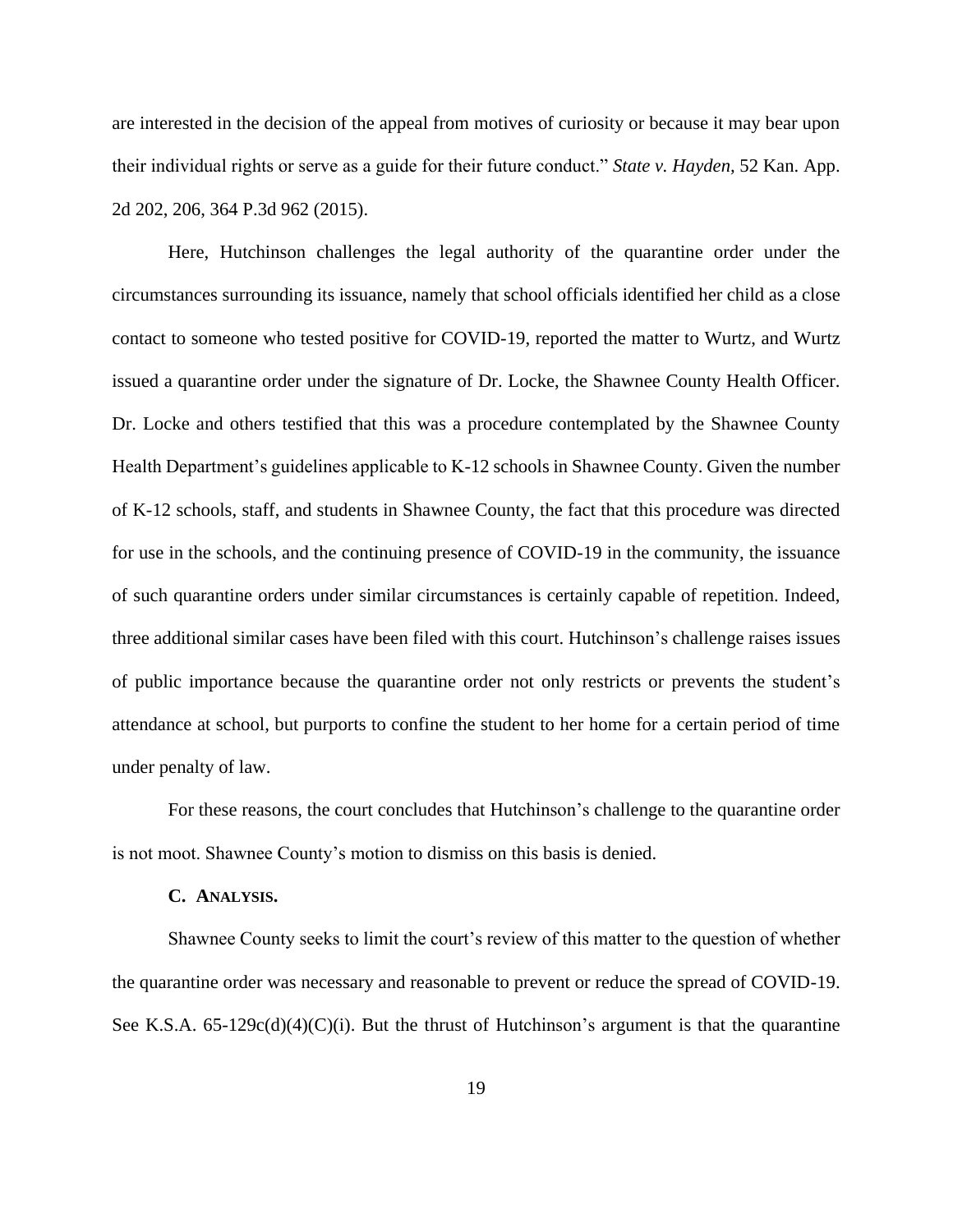order was issued without legal authority, rendering it void from the outset. The court will focus its analysis on the issue of legal authority. This requires interpretation and application of the various statutes set forth above.

The most fundamental rule of statutory construction is that the intent of the legislature governs. *Harsay v. University of Kansas,* 308 Kan. 1371, 1381, 430 P.3d 30 (2018). The court discerns legislative intent through the statutory language, giving common words their ordinary meanings. *Nauheim v. City of Topeka,* 309 Kan. 145, 149, 432 P.3d 647 (2019). When a statute is plain and unambiguous, the court should not speculate about legislative intent, nor should it read something into the statute that is not readily found in its text. *Harsay,* 308 Kan. at 1381. Indeed, "the best and only safe rule for ascertaining the intention of the makers of any written law is to abide by the language they have used." *Gannon v. State,* 298 Kan. 1107, 1143, 319 P.3d 1196 (2014) (internal quotations and citations omitted).

Teachers and school administrators, among others, are mandatory reporters when the reporter "knows or has information indicating that a person is suffering from or has died from a reportable infectious or contagious disease." K.S.A. 65-118(a). Further, "[n]o person afflicted with an infectious or contagious disease dangerous to the public health shall be admitted into any public, parochial or private school or licensed child care facility." And a person in charge of any school or child care facility has a duty to exclude children or other persons "affected with a disease suspected of being infectious or contagious" from these places. K.S.A. 65-122. It follows, then, that schools have the statutory authority to exclude certain persons from a school under the circumstances described in these statutes. There is no law that allows a school official to issue an order of quarantine confining a student to her home for any period of time under penalty of law.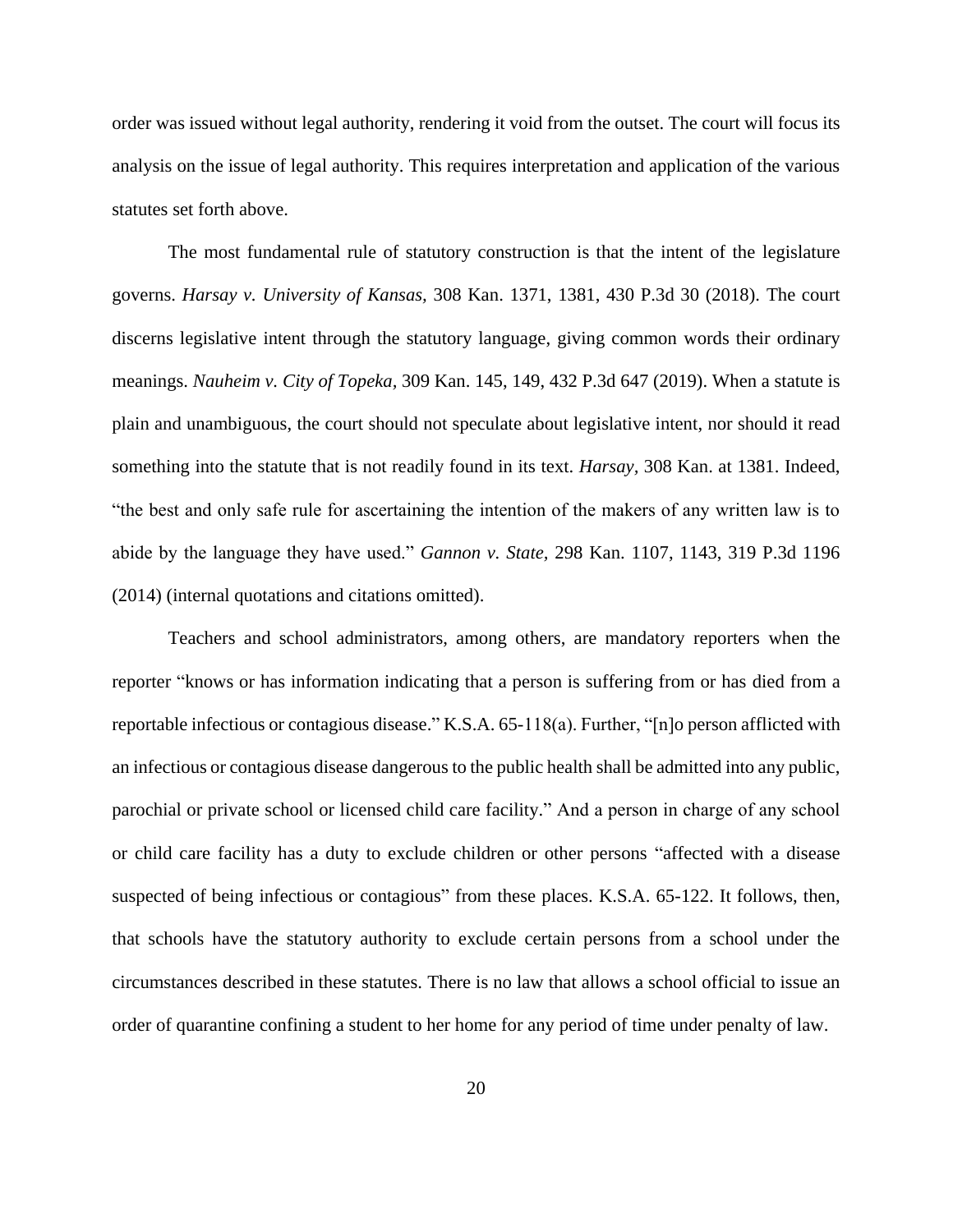By contrast, the local health officer may issue an order to quarantine. This is an order to confine a person to a particular place until the local health officer determines the person no longer poses a substantial risk of spreading the disease. K.S.A.  $65-129b(a)(1)(B)$ . The local health officer has at her disposal any sheriff, deputy sheriff or other law enforcement officer of the state or any subdivision to assist in the execution or enforcement of the order. K.S.A.  $65-129b(a)(2)$ . Further, breaking the quarantine order is a crime, punishable as a class C misdemeanor with the possibility of jail time and a fine. K.S.A. 65-129.

But the power of the local health officer to quarantine is circumscribed. The local health officer may issue a quarantine order only when "the local health officer . . . determines that it is medically necessary and reasonable to prevent or reduce the spread of the disease or outbreak believed to have been caused by the exposure to an infectious or contagious disease." K.S.A. 65-  $129b(a)(1)(B)$ . Hutchinson argues that the statute means what it says – that the local health officer, not someone else, and certainly not someone without requisite credentials, must make the determination about medical necessity and reasonableness and issue the order. This makes sense in light of the requirements that the local health officer: 1) have medical education and training, K.S.A. 65-201(a); 2) make an investigation of each case of contagious disease and use all known measures to prevent the spread of the disease, K.S.A. 65-202(c)(1); and 3) immediately exercise and maintain supervision over each case of contagious disease during its continuance, seeing that all such cases are properly cared for and that any quarantine is duly enforced, K.S.A. 65-119(a).

The Shawnee County Health Department asserts that because schools are "mandatory reporters," the Health Department is entitled to rely on close contact lists from school districts as the only necessary justification for quarantine orders. But there appears to be a disconnect between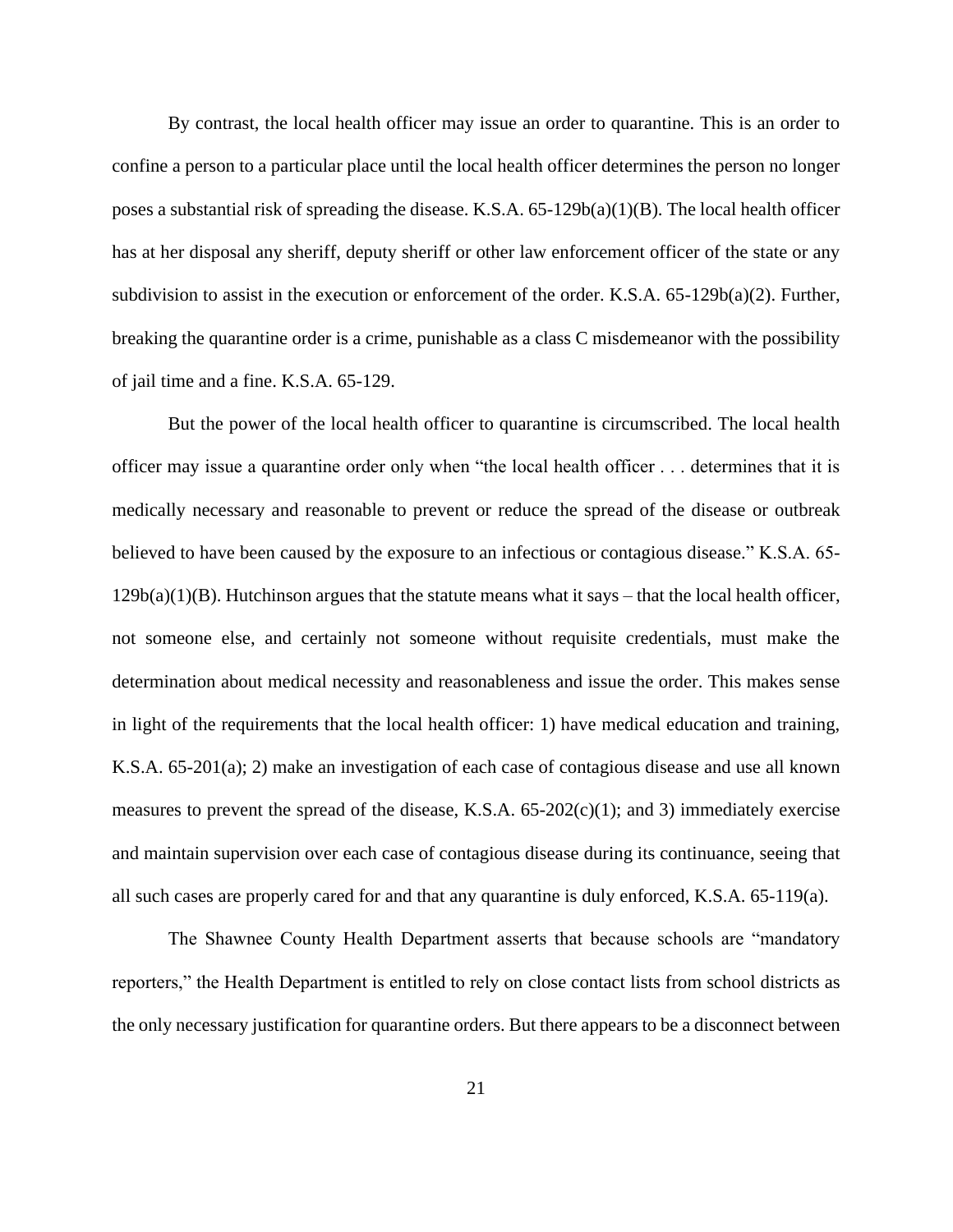this argument and the statutory language. School officials are mandatory reporters when the reporter "knows or has information indicating that a person is suffering from or has died from a reportable infectious or contagious disease." K.S.A. 65-118(a). The duty is to report a person "suffering from" the disease. The plain language does not impose upon schools a duty to report potential exposure, here known as close contacts. This is consistent with K.A.R.  $28-1-2(a)(19)$ (teachers and school administrators, among others, shall report each "suspected case" of disease by providing detailed demographic and diagnostic information).

Under the facts of this case, Dr. Locke did not determine that a quarantine order for L.H. was medically necessary and reasonable to prevent or reduce the spread of COVID-19. Dr. Locke's testimony does not suggest she knew the underlying facts of L.H.'s exposure before the quarantine order was issued, neither she nor the Shawnee County Health Department did any investigation or contact tracing, she did not prepare the order, she did not review the order before it went out, and she did not sign the completed order. Instead, Dr. Locke testified that Wurtz received a report that L.H. was a close contact of someone who had tested positive for COVID-19. Pursuant to the K-12 guidelines, Wurtz filled in the blanks on the pre-printed quarantine order under Dr. Locke's signature and emailed it to Hutchinson.

To the extent the Shawnee County Health Department argues that the order was issued under the general authority of Dr. Locke on a blank form with a photocopied signature under the vague auspices of the K-12 guidelines, it is nonetheless void. A close contacts list from a school district alone is not enough under the statutes to trigger or justify the issuance of a quarantine order by a Health Department employee. The local health officer, Dr. Locke, is authorized under certain circumstances to issue quarantine orders, with the attendant power to confine a person to her home